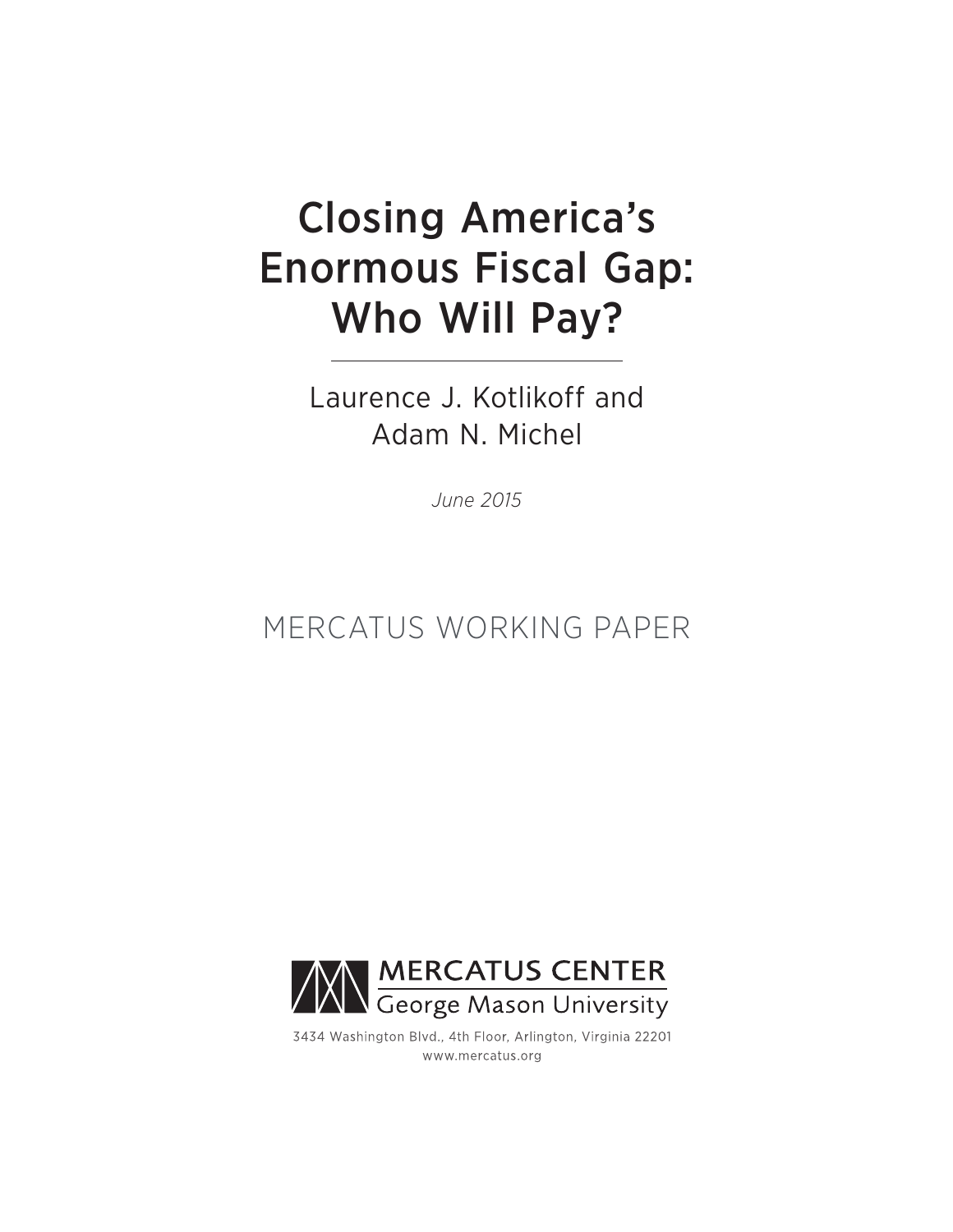*Laurence J. Kotlikoff and Adam N. Michel. "Closing America's Enormous Fiscal Gap: Who Will Pay?" Mercatus Working Paper, Mercatus Center at George Mason University, Arlington, VA, June 2015.*

# **Abstract**

The US government has spent decades taxing current generations while also writing them huge IOUs for future benefits. This paper models the effect on everyday Americans of closing the true \$210 trillion fiscal gap with an immediate and permanent 57 percent increase in all federal taxes or with a delayed increase of 69 percent. We examine the impact either method of smoothly closing the fiscal gap would have on five stylized households in three different cohorts. Raising the federal tax rate on all households, at all age and resource levels, increases each family's lifetime tax rate and decreases lifetime spending. The results show that delaying the tax increase lowers the burden on those now alive, particularly the elderly. Meanwhile, the burden on those left to pick up the tab grows larger with each passing year of congressional and presidential inaction.

*JEL* codes: H20, H50, H68

Keywords: fiscal gap, fiscal policy, generational equity, taxes, deficits, federal debt, Social Security, Medicare, Medicaid, generational accounting, deficit delusion, lifetime tax rate, lifetime spending

# **Author Affiliation and Contact Information**

Laurence J. Kotlikoff William Fairfield Warren Professor Boston University [kotlikoff@gmail.com](mailto:kotlikoff@gmail.com)

Adam N. Michel Program Coordinator, Spending and Budget Initiative Mercatus Center at George Mason University [amichel@mercatus.gmu.edu](mailto:amichel@mercatus.gmu.edu)

*All studies in the Mercatus Working Paper series have followed a rigorous process of academic evaluation, including (except where otherwise noted) at least one double-blind peer review. Working Papers present an* author's provisional findings, which, upon further consideration and revision, are likely to be republished in an *academic journal. The opinions expressed in Mercatus Working Papers are the authors' and do not represent official positions of the Mercatus Center or George Mason University.*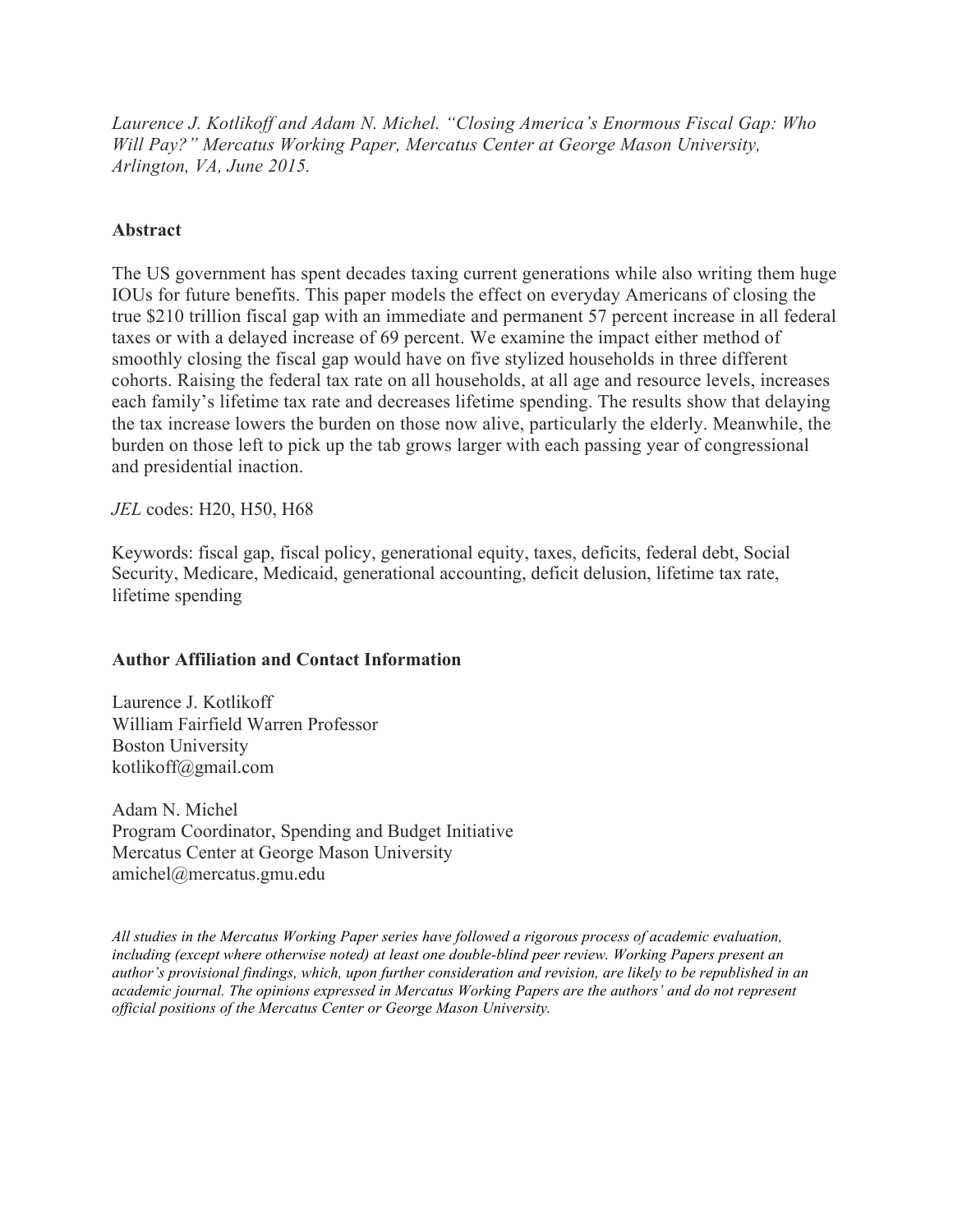### **Closing America's Enormous Fiscal Gap: Who Will Pay?**

Laurence J. Kotlikoff and Adam N. Michel

The United States is in horrific fiscal shape. The current difference between the present value of projected future government spending (including official debt service) and the present value of projected future taxes—a difference known as the infinite horizon fiscal gap—is \$210 trillion.

This paper will show that closing the true fiscal gap with uniform tax increases, either now or in the future, will have significant distributional effects. Depending on when taxes are raised and what the levels and composition of resources are, lifetime tax rates will vary significantly. For example, a household with two 30-year-old working parents could experience a spending decrease of between one and close to three years' salary over the parents' lifetime, depending on their income level.

#### **Background**

The fiscal gap is calculated over the infinite horizon for a good reason. Due to what economists call the labeling problem, the government deficit—the annual difference between expenditures and taxes—is not well defined. Consequently, the official debt and the finite horizon measures of the fiscal gap are unreliable for assessing fiscal sustainability. The data used in forming the infinite horizon fiscal gap are from the July 2014 release of the Alternative Fiscal Scenario (AFS) published by the Congressional Budget Office (CBO).<sup>1</sup>

 $1$ <sup>1</sup> The AFS is CBO's forecast of what future taxes and spending will look like under the reasonable assumptions that Congress and the administration will continue to change laws through time in order to maintain current policy. In short, the AFS is what CBO thinks the United States is facing, absent a truly dramatic and sustained shift in fiscal policy. See *The 2014 Long-Term Budget Outlook* (Congressional Budget Office, July 2014), [https://www.cbo.gov](https://www.cbo.gov/publication/45471) [/publication/45471](https://www.cbo.gov/publication/45471).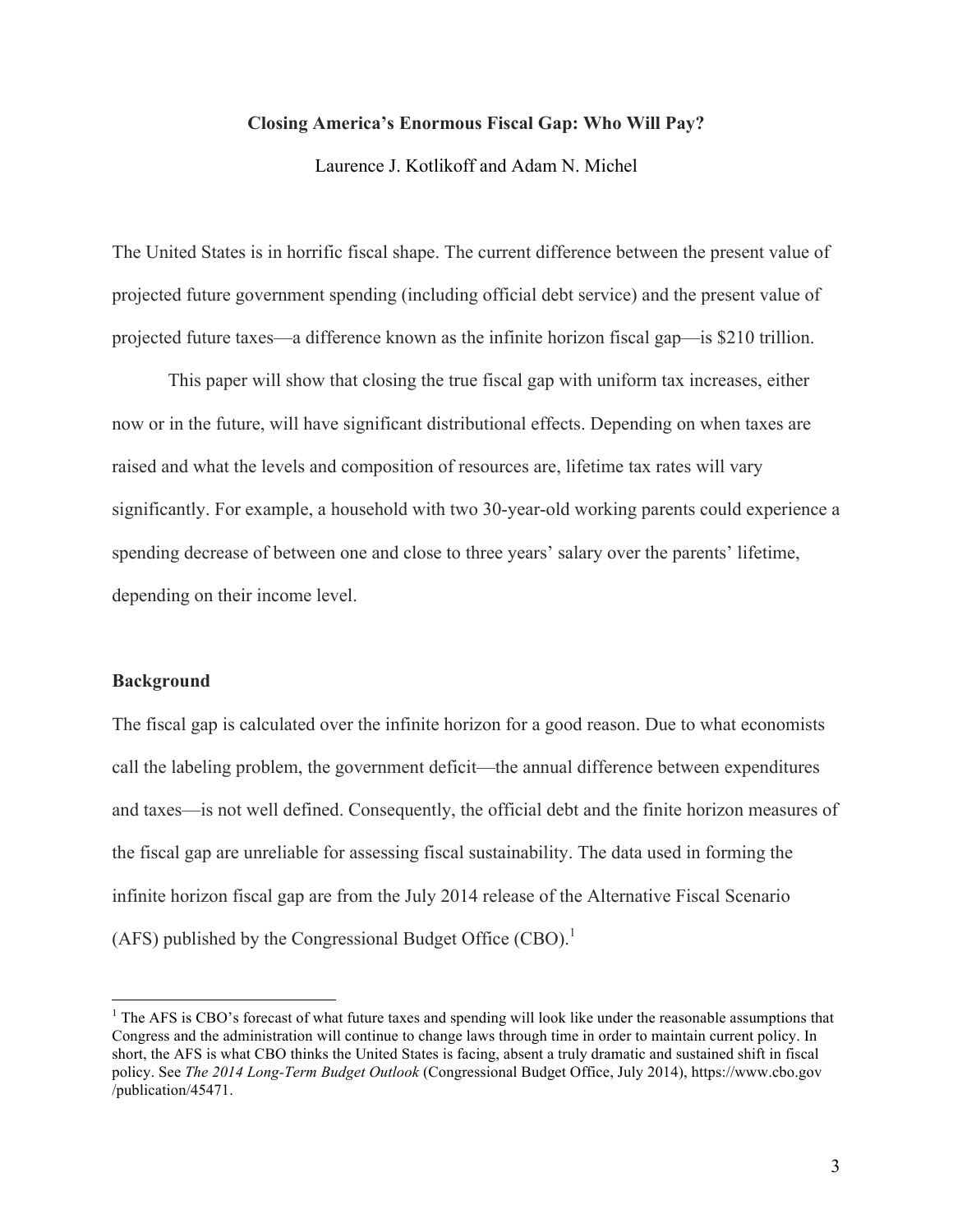The labeling problem is easy to understand. The government is free to label monies it takes from the public as either taxes or borrowed monies. And it is free to label monies it gives to the public as either transfer payments or debt service. What is ultimately registered on the government's books as official liabilities (public debt) is a matter of linguistics, not economics. Indeed, as shown in Green and Kotlikoff (2006), any economic model with rational agents, no matter the imperfections in its markets or the nature of its government policies, suffers fully from the labeling problem.

What this means, in concrete terms, is that official reports of past and current government debt and deficits, as well as official projections of future government debt and deficits, simply reflect the choice of language or labels by government accountants. The freedom to use different internally consistent labeling conventions (words) produces entirely different past, current, and projected levels of government debt and deficits.

The only way to measure a government's true net fiscal liabilities without the impact of economically arbitrary choice of language is to form the government's present value fiscal gap measured over the infinite horizon. This measure is label free (i.e., any internally consistent labeling of future government expenditures and receipts will produce the same fiscal gap); however, it will involve entirely different time paths of the government's cash flow (taxes less spending) and, thus, the government debt and deficits.

In contrast to measuring words, the infinite horizon fiscal gap measures fiscal policy (specifically its sustainability) on a label-free basis. Stated differently, the measurement of the infinite horizon fiscal gap will be the same no matter what a government chooses (via word choice) to put on and keep off its books, provided the government's fiscal labels are internally consistent. The US government has a long-standing practice of using language to keep most of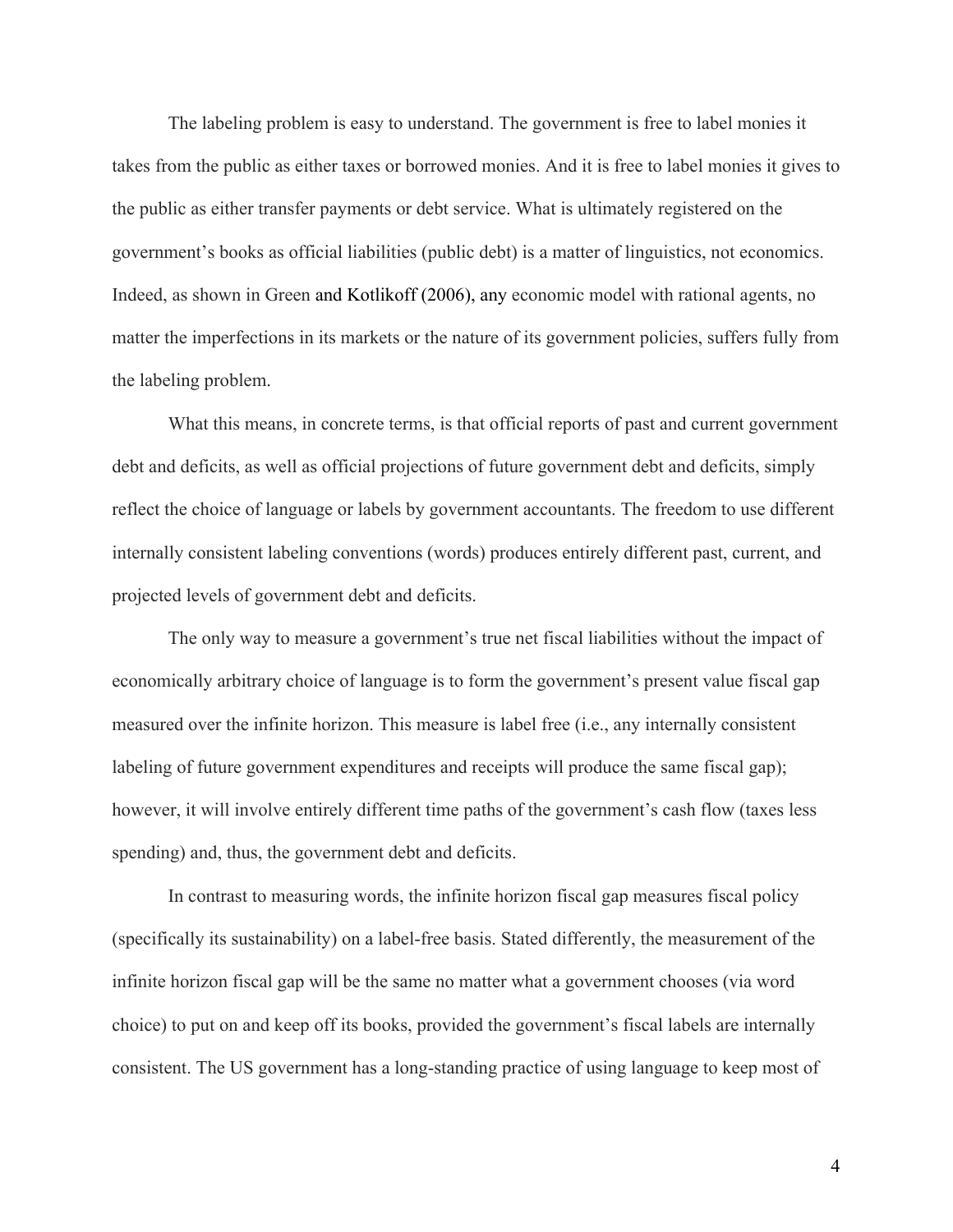its liabilities off the books. This is why its \$210 trillion fiscal gap completely dwarfs its \$13 trillion official debt.

How large is \$210 trillion in actuality? It is 12 times the current US GDP and 16 times what the United States deigns to report as its official debt. It also represents 10.5 percent of the present value of all future US GDP. Hence, one way to cover all future government spending commitments in excess of what can be paid for by all future taxes is to collect the equivalent of 10.5 percent of the GDP more in taxes each year from now through the end of time. Doing so would require immediately and permanently raising all federal taxes—including personal income taxes, corporate income taxes, excise taxes, and Federal Insurance Contributions Act (FICA) payroll taxes—by 58 percent.

The requisite 58 percent tax hike is higher than the 57 percent tax hike needed a year ago, which was discussed in Kotlikoff (2013). This tax hike increase is a result of the fiscal gap rising by \$5 trillion over the past year, primarily because tens of millions of baby boomers are now one year closer to receiving, on average, what will be \$40,000 (in today's dollars) in Social Security, Medicare, and Medicaid benefits.<sup>2</sup>

Since the fiscal gap measures the United States' true indebtedness, the United States' true deficit was \$5 trillion last year and not the roughly \$500 billion official deficit being routinely discussed by CBO and, therefore, the media. The focus on an economically meaningless measure of fiscal condition is not innocent. No member of Congress is prepared to advocate publicly an immediate and permanent 58 percent tax hike. Nor is any member of Congress ready to support a cut in all federal spending (apart from servicing official debt) by 38 percent, starting today and continuing forever. For that type of spending cut is the alternative to raising taxes.

<sup>&</sup>lt;sup>2</sup> Figures are from the authors' calculations, based on CBO's June 2014 Alternative Fiscal Scenario.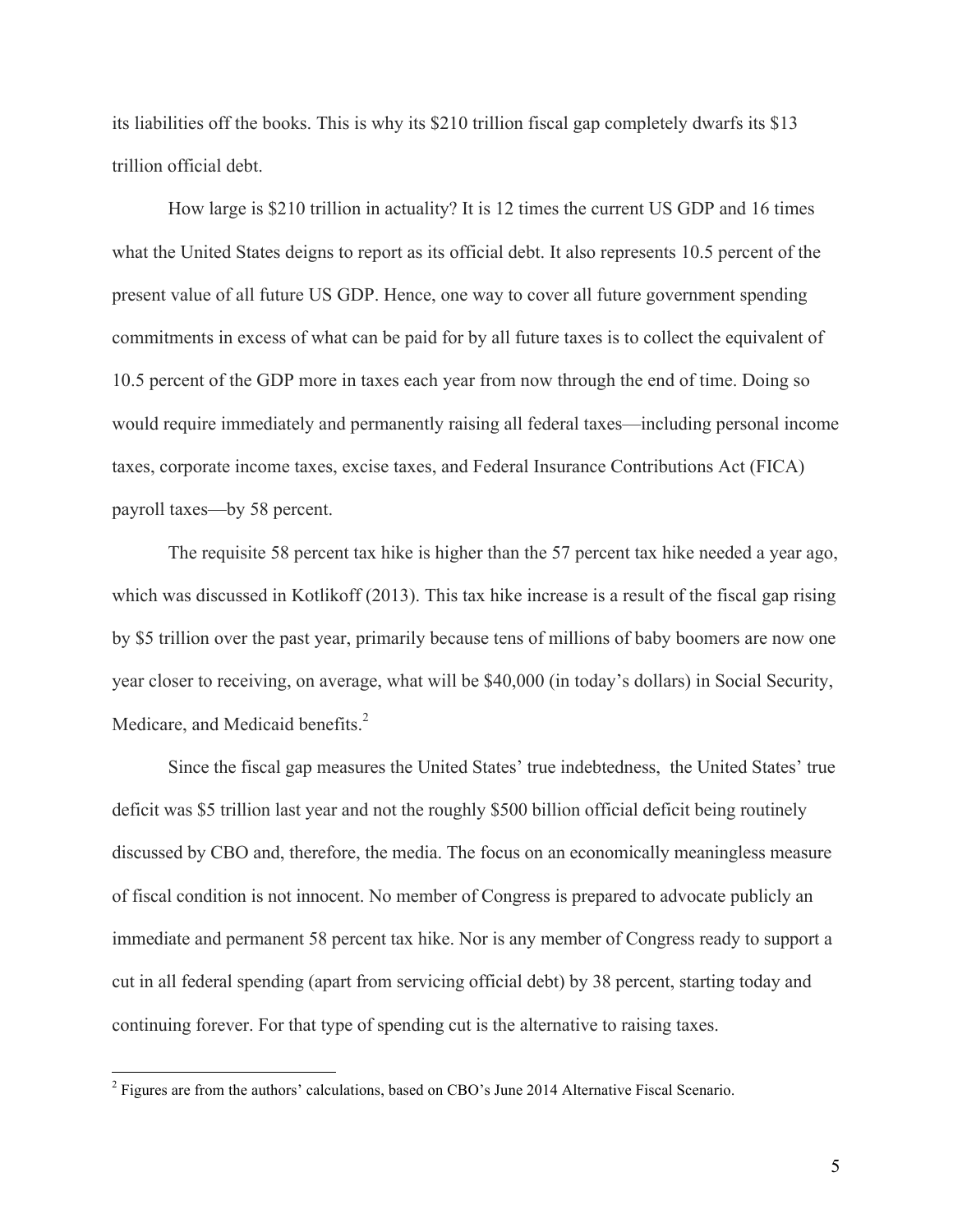On this score, Congress is joined by the administration. Neither the current administration nor any previous postwar administration has been willing to acknowledge publicly the United States' true fiscal condition. Economists, however, are determined to do so. More than 1,200 economists (including 17 winners of the Nobel Prize in economic sciences and representatives of every top economics department) have endorsed the Inform Act at [www.theinformact.org.](http://www.theinformact.org/) This bipartisan bill mandates fiscal gap and generational accounting by CBO, the Government Accountability Office, and the Office of Management and Budget on an annual basis and for major fiscal initiatives.

## **Uncle Sam's Zero-Sum Game**

Paying for what the government spends is a zero-sum game. Yes, there are ways to use fiscal reforms to improve economic efficiency and, potentially, to stimulate the economy in the short run. But no efficiency gains or demand- or supply-side magic will resolve the \$210 trillion fiscal gap. Instead, either current or future generations will need to pay. The timing and structure of the tax increase will determine who foots the bill—the young, the old, the rich, or the poor.

This study examines the impact that across-the-board tax hikes necessary to resolve the fiscal gap will have on different generations of rich, middle-class, and poor households. Specifically, this study assesses the effects of three different tax scenarios aimed at closing the fiscal gap on three age cohorts in five income brackets.

Laurence Kotlikoff's 2013 paper calculates how much revenue or spending cuts would be needed if Congress were to enact reforms at different times in the future. Table 1 is a summary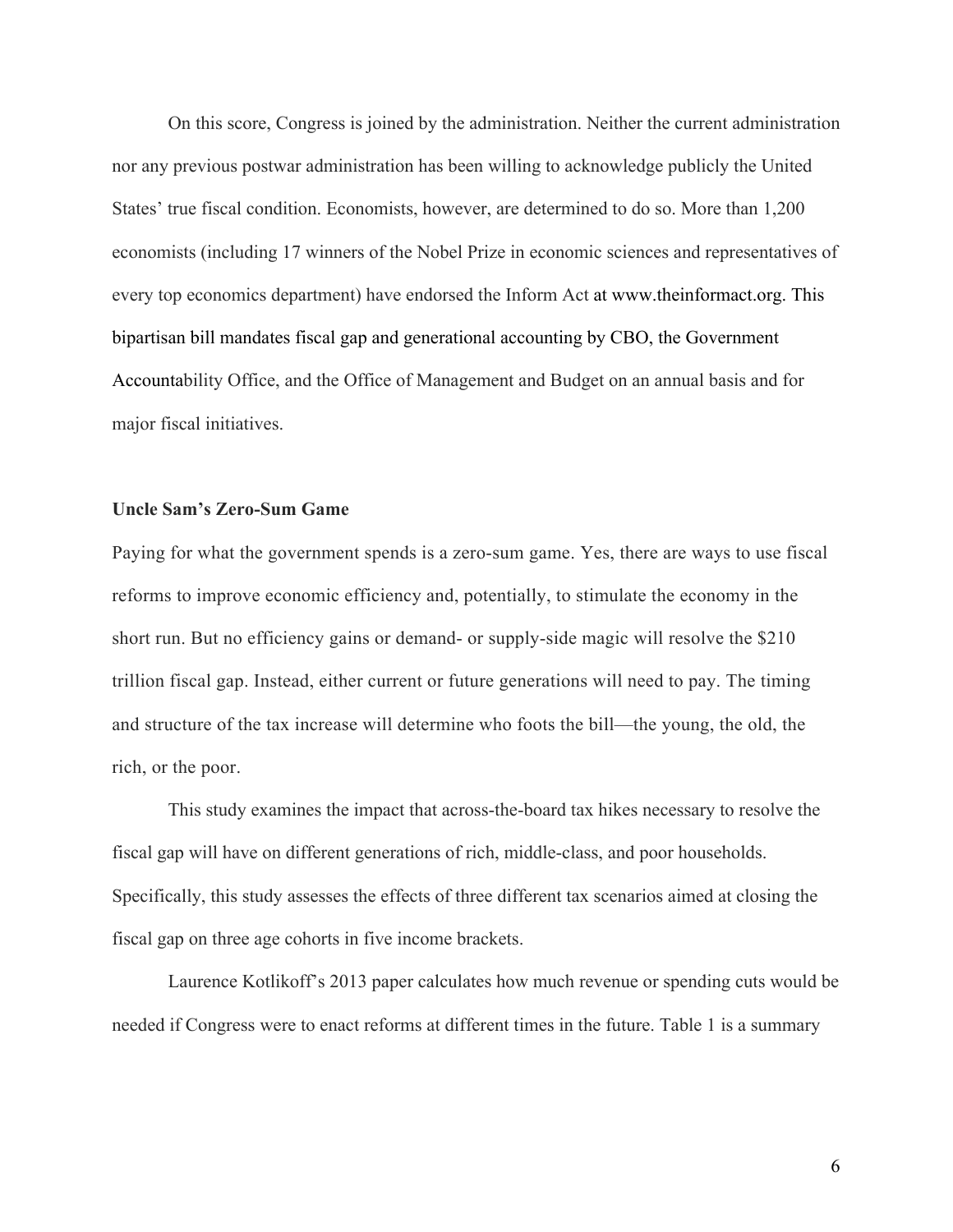of these findings.<sup>3</sup> The table shows that delaying reform only increases the size of tax increases or benefit cuts needed to close the gap. This paper will model the lifetime tax burdens of three age cohorts under both the immediate 57 percent tax increase and the delayed 69 percent tax increase associated with reforms that begin in 2033, as demonstrated in table 1. The calculations in this paper will begin in 2014, so a 20-year delay (comparable to the 20-year delay found in table 1) will begin in 2034.

| Table 1. Percentage of Revenue Increases or Spending Cuts Needed to     |
|-------------------------------------------------------------------------|
| <b>Eliminate the Fiscal Gap for Different Adjustment Starting Years</b> |

| Start year | Revenue increase (%) | All noninterest spending cuts (%) |
|------------|----------------------|-----------------------------------|
| 2013       | 57.0                 | 37.0                              |
| 2023       | 63.2                 | 40.2                              |
| 2033       | 69.3                 | 43.0                              |
| 2043       | 75.9                 | 46.3                              |

Source: Laurence Kotlikoff, "Assessing Fiscal Sustainability" (Mercatus Research, Mercatus Center at George Mason University, Arlington, VA, December 2013).

# **The Impact of Closing the Fiscal Gap on Five Stylized Households**

To illustrate the impact of different changes to the federal tax rate, this study has modeled three age cohorts of 30-, 45-, and 60-year-old married couples. Each cohort has four different fixed (in real terms) levels of annual labor income: \$12,500, \$50,000, \$250,000, and \$1 million. This study also models rich, non-working couples at these three ages. Each couple has \$25 million in initial assets at age 30.

<sup>&</sup>lt;sup>3</sup> If the tax hikes eroded the various federal tax bases by discouraging economic activity, marginal and average tax rates would have to rise even further, potentially leaving the United States with the highest tax rates of any developed country.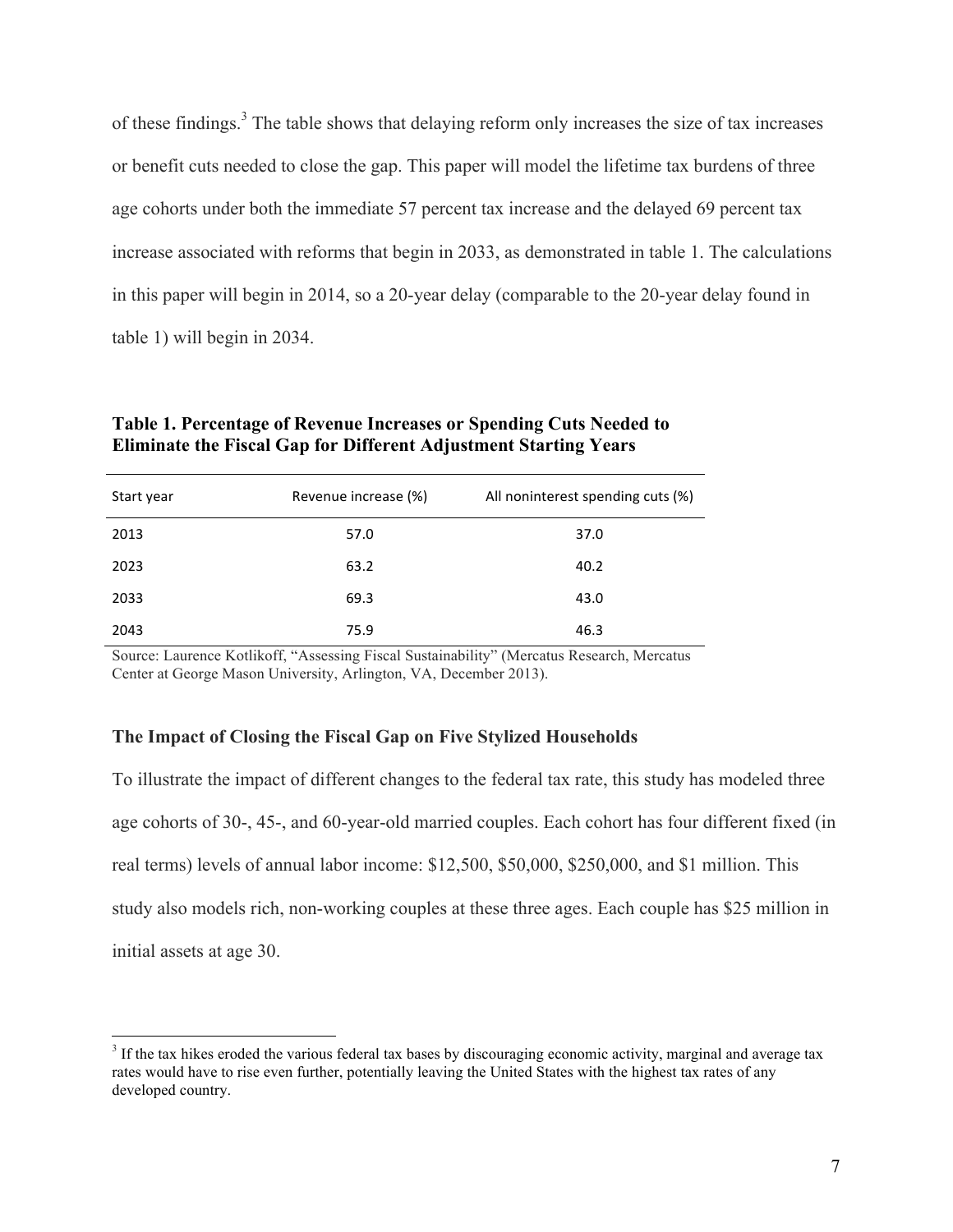Couples with the first two labor income levels have roughly the annual incomes of the average of the first and third quintiles of nationwide income. The couple with \$250,000 in labor income represents the average income of the 80th to 99th income percentiles. The \$1 millionincome household falls within the 99th to 99.9th percentile. Finally, the couple with \$25 million in assets falls within the 99.9th to 100th percentile of the overall income distribution.<sup>4</sup>

For each couple, the study compares the following scenarios: the total, as well as personal, taxes paid under the existing federal income tax (EFT), the EFT with an immediate and permanent 57 percent increase, and the EFT with a delayed and permanent 69 percent increase starting in 2034. The 57 percent tax increase and other tax hikes considered in this study are based on 2013's fiscal gap because the new fiscal gap measure was not available at the time the calculations were made. The model will show average lifetime tax rates, defined as the ratio of the present value of the total taxes to the total resources (the present value of future labor earnings plus holdings of current assets). Finally, the study will model three tax cases for three age cohorts in five income brackets, providing 45 cases to consider.

#### **Modeling Lifetime Tax Payments**

To calculate lifetime taxes under the four tax scenarios, this study relies on Economic Security Planner (ESPlanner).<sup>5</sup> In the course of finding a household's annual spending targets, ESPlanner makes highly detailed calculations of annual taxes that a given household will pay to federal and state governments over the rest of its members' lives. In this analysis, the focus is purely on

 <sup>4</sup> *The Distribution of Household Income and Federal Taxes, <sup>2011</sup>*, Congressional Budget Office, 2014, [http://www](http://www.cbo.gov/publication/49440)

 $5$  ESPlanner is a lifetime financial planning program developed by Kotlikoff's company, Economic Security Planning, Inc. The program determines how much households should spend and save each year to achieve a stable living standard per household member. Calculating spending is important for understanding future taxes. The amount of money people save each year affects how much they spend. This then determines their assets and income in each future year, and asset income affects tax liabilities. See [www.esplanner.com.](http://www.esplanner.com/)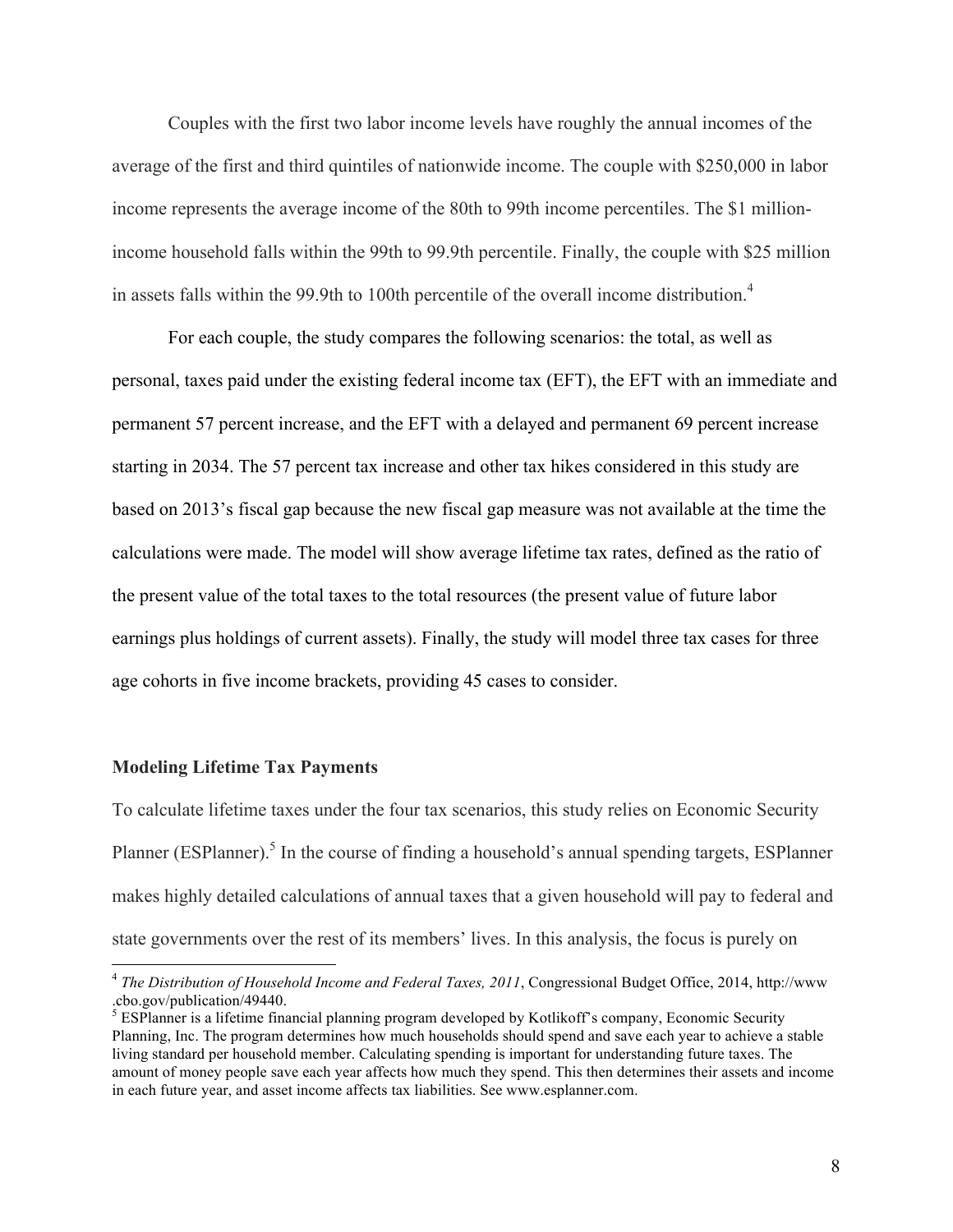federal taxes, so it is assumed that the households are in a state with no state income tax. Additionally, for simplicity's sake, we ignore estate and gift taxes under the three tax systems.

In modeling the EFT, this study assumes that the \$12,500-income couple saves nothing in tax-deferred retirement accounts, the \$50,000-income couple saves 5 percent of earned income per working year in such accounts, and the \$250,000- and \$1 million–income couples contribute to retirement accounts at the maximum elective deferral limit of \$17,500 per year. The \$25 million-asset couple is unable to make tax-deferred retirement account contributions because it has no earned income.

All these couples retire and begin receiving Social Security benefits at their Social Security full retirement ages. Social Security benefits are assumed to continue to be based on the current definition of covered earnings.

The 30-year-old couples have two children, ages two and zero. When the children are between the ages of 19 and 22, the couples spend the following on college tuition per year, per child: \$0 for the \$12,500-income couple, \$7,500 for the \$50,000-income couple, and \$60,000 for the \$250,000- and \$1 million–income couples and the \$25 million-asset couple. For the 45-yearold couples, these children are ages 17 and 15.

The \$12,500-income couple has a house valued at \$70,000. The \$50,000-, \$250,000-, and \$1 million–income couples have houses valued at three years' income. The \$25 million-asset couple has a house worth \$6 million. Each 30-year-old couple has a 30-year, fixed mortgage at 5 percent interest for 80 percent of the value of the house. Property taxes are 1.5 percent of the value of the house, and homeowners insurance is 0.3 percent of the value of the house. The 45 year-old couples have 15 years remaining on each mortgage, with a balance equal to that of the corresponding 30-year-old couples when they reach 45 years of age.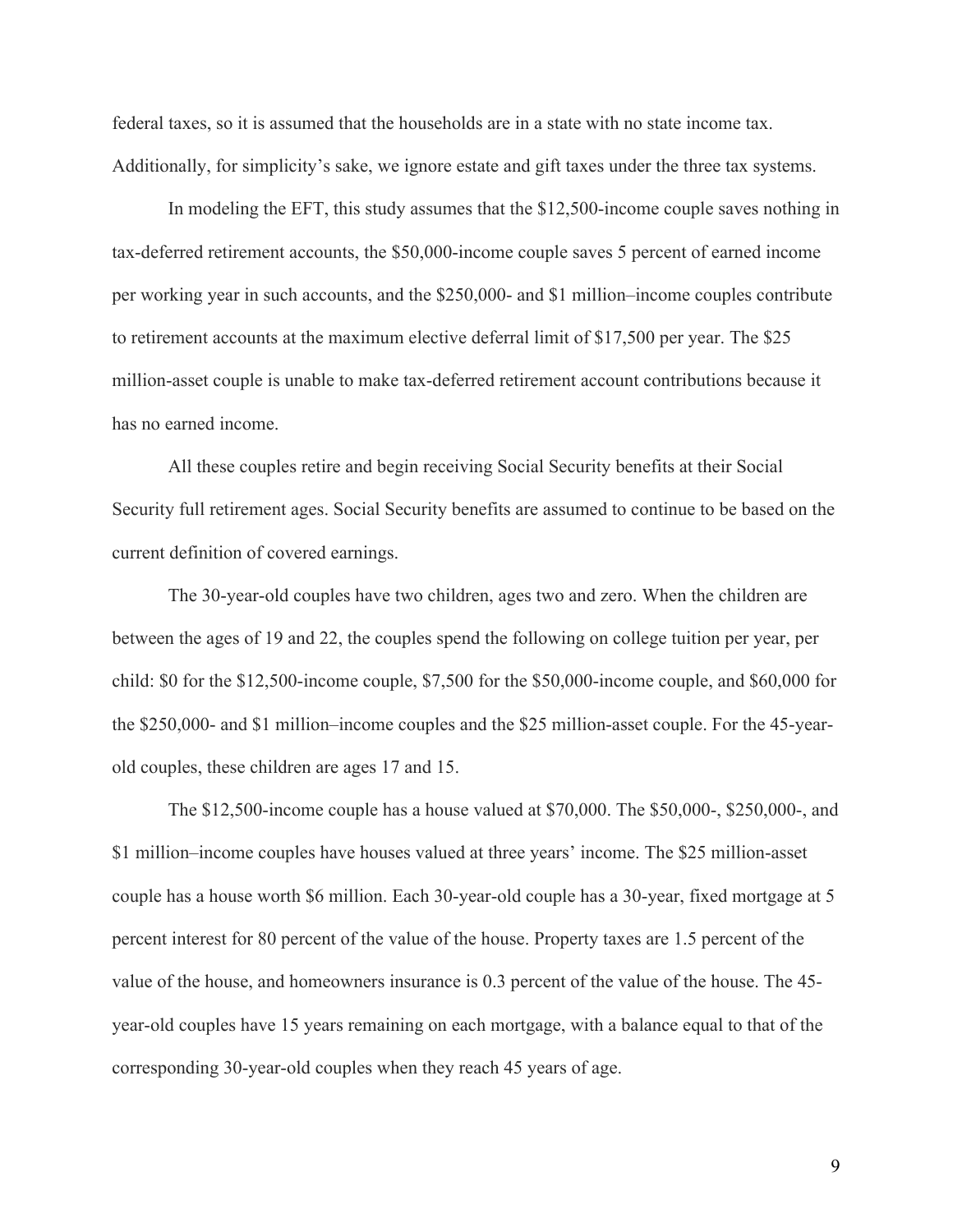# **Calculating Lifetime Tax Rates**

We assume that corporations earn, on a nominal basis, a 10 percent annual return before paying any taxes. Under the EFT, corporations are assumed to pay a 7.3 percent nominal rate of return on their investments to households.<sup>6</sup> Stated differently, households are, in effect, able to deduct the payment of corporate taxes from their personal asset income. This is because households face taxes not on the 10 percent earned by corporations but on the 7.3 percent they receive directly or indirectly after corporations pay their 27 percent marginal tax.

Under the immediate and permanent, across-the-board, 57 percent federal tax increase, both income and FICA taxes are increased by 57 percent. Corporations are then assumed to pay a 5.76 percent nominal rate of return on their investments to households.<sup>7</sup> The increased federal taxes on corporate profits decrease the nominal rate of return for both regular and retirement assets. Said another way, when corporate profits are taxed at a higher rate, investments that rely on capital gains and dividends will be lower because investment returns necessarily come from after-tax profits and higher taxes mean less profit.

Under the delayed and permanent, across-the-board, 69 percent federal tax increase, both income and FICA taxes are increased by 69 percent in 2034. The nominal rate of return on

 $6$  The 7.3 percent nominal rate of return equals the assumed 10 percent corporate nominal rate of return times 1 minus our assumed effective marginal corporate income tax rate of 27 percent (7.3 percent = 10 percent  $\times$  [1 – 0.27]). In a recent study located at [http://papers.ssrn.com/sol3/papers.cfm?abstract\\_id=2231640](http://papers.ssrn.com/sol3/papers.cfm?abstract_id=2231640), Duanjie Chen and Jack Mintz estimate the effective marginal US corporate tax at 35 percent. Katarzyna Bilicka and Michael Devereux (2012), on the other hand, recently estimated a 23 percent effective US corporate tax rate. The two studies use somewhat different definitions of the tax rate. Chen and Mintz incorporate state corporate taxation, which this analysis ignores. Bilicka and Devereux make somewhat different assumptions in measuring effective marginal US tax rates. In reviewing these two studies, 27 percent (an average of the two rates) appears to be the best current measure.<br><sup>7</sup> The 5.76 percent nominal rate of return equals the assumed 10 percent corporate nominal rate of return times the

total of 1 minus our assumed effective marginal corporate income tax rate of 27 percent times one plus the 57 percent tax increase (5.76 percent = 10 percent  $\times$  [1 – 0.27(1 + 0.57)]).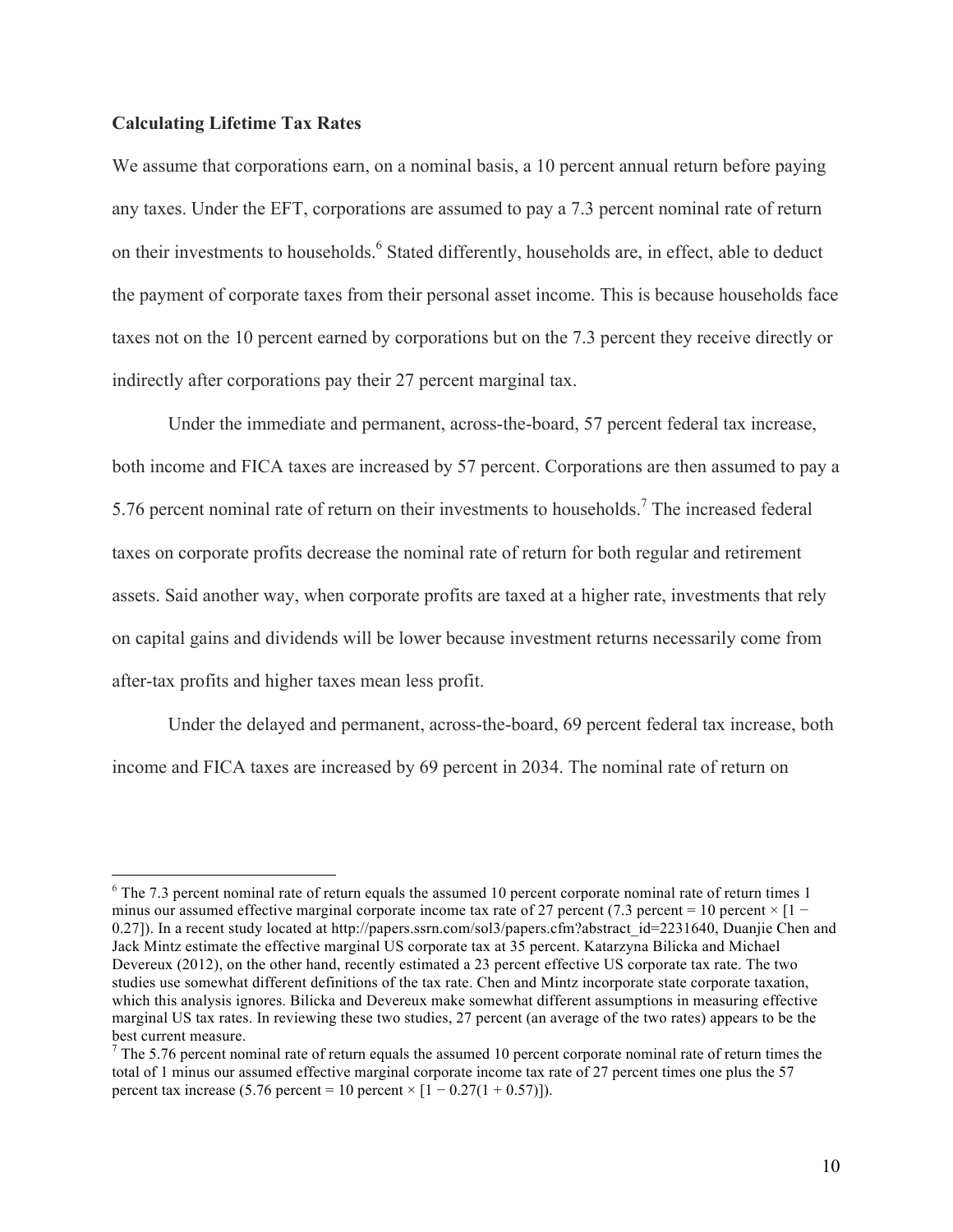regular and retirement assets is assumed to remain at 7.3 percent and then, in 2034, decrease to 5.44 percent. 8

The results assume that 75 percent of the post-corporate tax investment income is received by households in the form of long-term capital gains or qualified dividends and is taxed as such. The remaining 25 percent is taxed as ordinary income. The resulting asset income taxes, however, are then reduced by half to accommodate the deferral of capital gains and dividends, as well as the complete avoidance of capital gains and dividend taxes by passing on appreciated assets at death<sup>9</sup>

In order to compare all taxes paid under the three tax policy scenarios, this study imputes annual corporate taxes paid on behalf of households. To do so under the EFT, each household's total regular and retirement assets are multiplied by the real discount rate, 6.796 percent, and the assumed average marginal corporate tax rate of 27 percent.<sup>10</sup> Under the immediate and permanent 57 percent tax increases, each household's total regular and retirement assets are multiplied by the real discount rate, 6.796 percent, and then by the total of the assumed average marginal corporate tax rate of 27 percent times 1 plus the 57 percent tax increase:  $[0.06796][(0.27)(1.57)]$ . Under the delayed tax increase of 69 percent, years 2014 to 2033 are computed using the EFT formula, and years 2034 to 2083 are computed in the same manner as the 57 percent increase but with the new, higher increase of 69 percent: [0.06796][(0.27)(1.69)].

<sup>&</sup>lt;sup>8</sup> The 5.44 percent nominal rate of return equals the assumed 10 percent corporate nominal rate of return times the total of 1 minus our assumed effective marginal corporate income tax rate of 27 percent times one plus the 69 percent tax increase (5.44 percent = 10 percent  $\times$  [(1 – 0.27)(1 + 0.69)]).

These assumptions were chosen on the basis of shares of national income as well as the authors' best empirical judgment.

<sup>&</sup>lt;sup>10</sup> The real (inflation-adjusted) discount factor is estimated by dividing 1 plus the 10 percent average pre-tax rate of return to capital by 1 plus the 3 percent rate of inflation. The real discount rate is this discount factor minus 1  $(.06796 = [(1 + 0.10)/(1 + 0.03)] - 1).$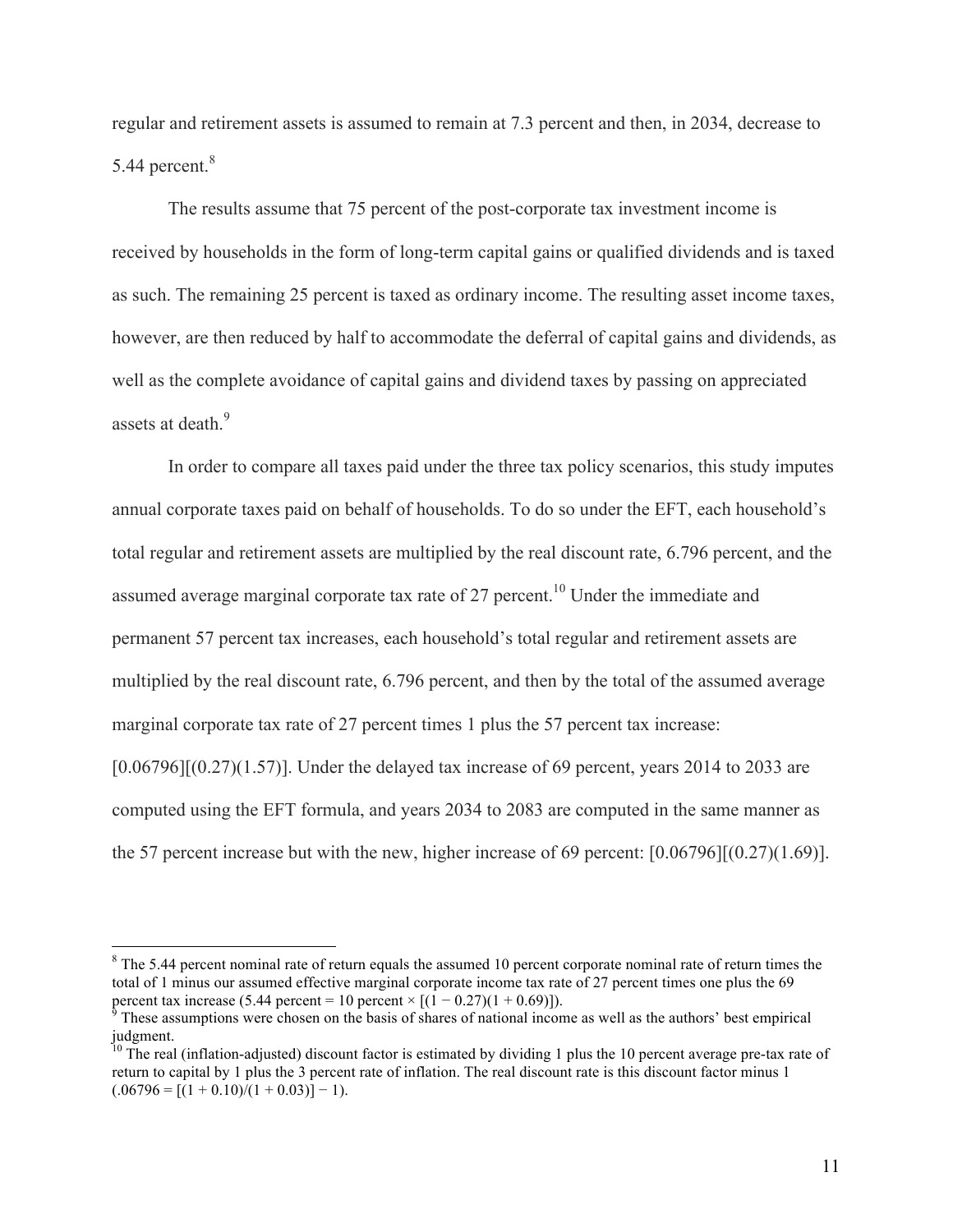## **Results**

After running the 15 stylized households under the three tax scenarios (45 cases total), we calculate the present value of the households' remaining lifetime resources, remaining lifetime spending, and remaining lifetime taxes (including imputed corporate taxes because individuals ultimately bear the full burden of corporate taxes, income taxes, and FICA taxes). These results are displayed in tables 3–5.

Remaining lifetime resources include the value of existing assets, the present value of all future labor earnings, and the present value of future retirement account withdrawals net of contributions to these accounts. Remaining lifetime spending references the present value of all future spending, both discretionary and nondiscretionary (e.g., paying off a mortgage). Total lifetime taxes include the present value of all personal taxes and imputed corporate taxes. It is generally understood by economists that employees absorb both the employee and employer portions of FICA taxes. Because ESPlanner presents just the employee-paid taxes, FICA taxes are doubled and presented in present value.

ESPlanner presents all results in today's real dollars. We discount each household's annual real taxes at the pre-tax real rate of return. The real discount rate is 6.796 percent:  $[(1.10/1.03) - 1]$ .

#### **Effects of Closing the Fiscal Gap**

Closing the fiscal gap through tax increases has different effects on the lifetime tax burden of the rich, the poor, the old, the young, and the middle class. There are two ways to look at the distributional effects of a tax policy change: within generations and across generations.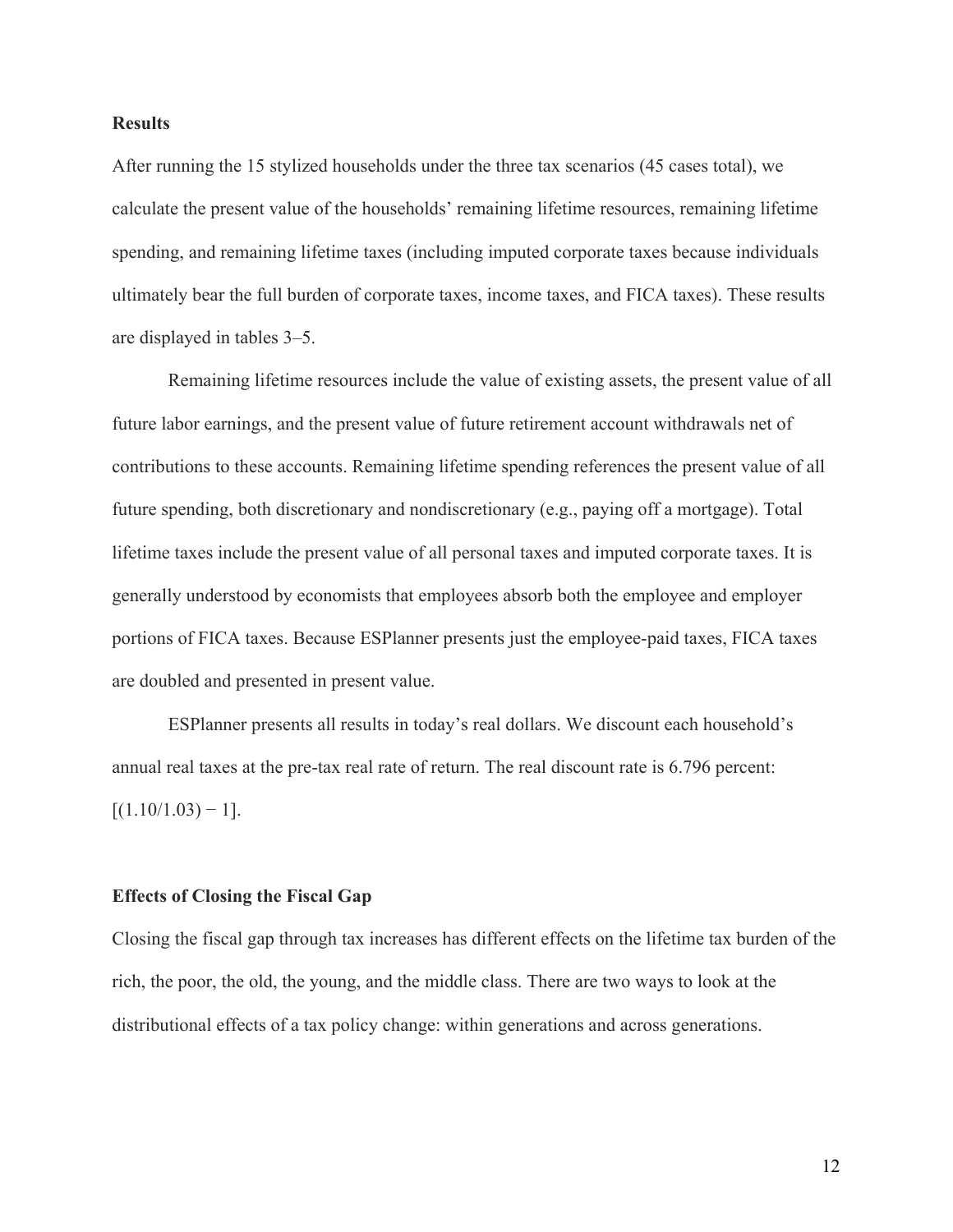Intergenerational tax comparisons (comparisons across two generations) are problematic when tax structures change based on age. For instance, a government that taxes the young, working generation and not the old, retired generation could appear, in intergenerational comparisons, to be regressive. The poor, young people pay taxes while the old individuals, who have accumulated wealth, appear not to be taxed at all. Although a possible inference from this intergenerational comparison is that the tax structure is regressive, the comparison provides very little information without summing the total lifetime tax burdens. Such apples-to-oranges comparisons are often misleading and rarely insightful.

Table 2 illustrates each stylized family's change in the lifetime tax rate when moving from the EFT to the new higher rate. (Figure 1, on page 19, is a similar visual representation of each cohort's total lifetime tax rate in each income bracket and under each tax plan.) Table 2 shows that in all 45 cases, the change in the tax share of total lifetime resources is positive—a tax hike increases everyone's lifetime tax rate. The following analysis looks at the relative intragenerational (within the same generation) size of the change in lifetime tax rates.

Closing the fiscal gap with an immediate and permanent 57 percent tax increase for 30 year-olds results in an increase in lifetime tax rates of 7 percentage points for those making \$12,500 a year. Similar increases in lifetime tax rates are shown for each cohort: a 15 percentage point increase for those making \$50,000 annually, a 19 percentage point increase for those making \$250,000 annually, a 23 percentage point increase for those making \$1 million annually, and a 15 percentage point increase for those with \$25 million in assets. The largest lifetime tax rate increases affect 30-year-olds earning \$250,000 and \$1 million a year. The individuals with \$25 million in assets pay relatively less.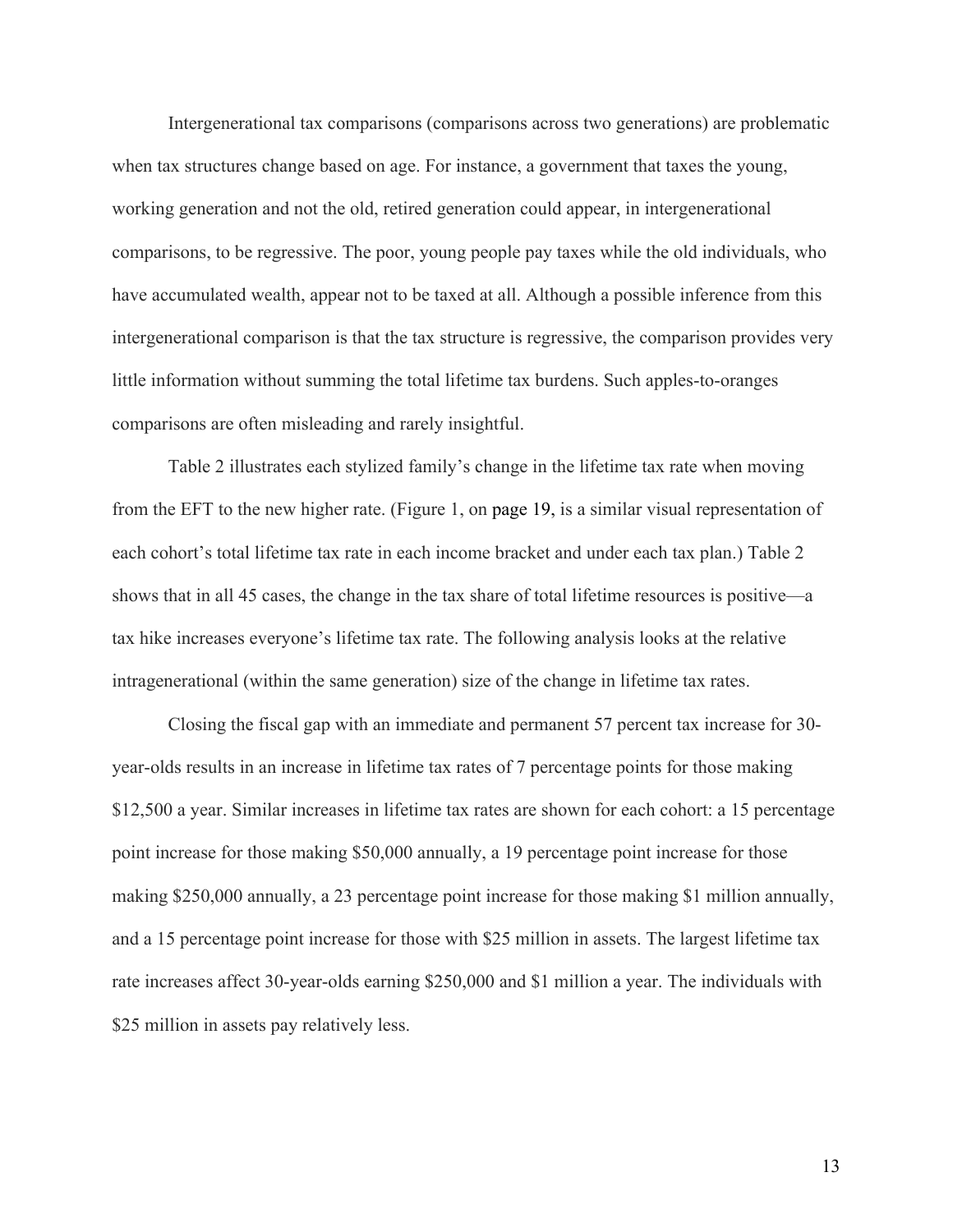| Income/assets                                  | 30-year-olds | 45-year-olds | 60-year-olds |
|------------------------------------------------|--------------|--------------|--------------|
| \$12,500 under 57% increase                    | 7%           | 11%          | 6%           |
| \$12,500 under 69% increase in 2034            | 7%           | 2%           | 1%           |
| \$50,000 under 57% increase                    | 15%          | 11%          | 9%           |
| \$50,000 under 69% increase in 2034            | 12%          | 1%           | 1%           |
| \$250,000 under 57% increase                   | 19%          | 17%          | 15%          |
| \$250,000 under 69% increase in 2034           | 10%          | 5%           | 4%           |
| \$1 million under 57% increase                 | 23%          | 20%          | 16%          |
| \$1 million under 69% increase in 2034         | 15%          | 7%           | 4%           |
| \$25 million assets under 57% increase         | 15%          | 13%          | 13%          |
| \$25 million assets under 69% increase in 2034 | 9%           | 6%           | 4%           |

**Table 2. Change in Tax Share of Lifetime Resources under Immediate 57% Tax Increase and Delayed 69% Tax Increase**

Tax increases for the 45- and 60-year-olds follow a similar pattern. Under the immediate and permanent 57 percent increase, everyone's tax share of revenue increases. Generally speaking, the older generations' tax burden does not increase as much as the younger generation's tax burden. This is not necessarily a function of distributional inequality going forward. Instead, it is a function of the timing of the tax increase and life's labor and consumption patterns.

Implementation of the delayed and permanent 69 percent tax increase offers the opportunity to visualize the degree to which timing affects who will pay for the fiscal gap. In 2034, when the delayed tax increase takes effect, our three modeled cohorts will all have 20 fewer years to pay the higher tax rates: the 30-year-olds will be 51 years old, the 45-year-olds will be 66 years old, and the 60-year-olds will be 81 years old. Fewer years paying the high tax rates result in a less dramatic change in lifetime tax rates. The unmodeled consequence of not immediately addressing the fiscal gap will be the increased tax burden placed on the children of our model cohorts.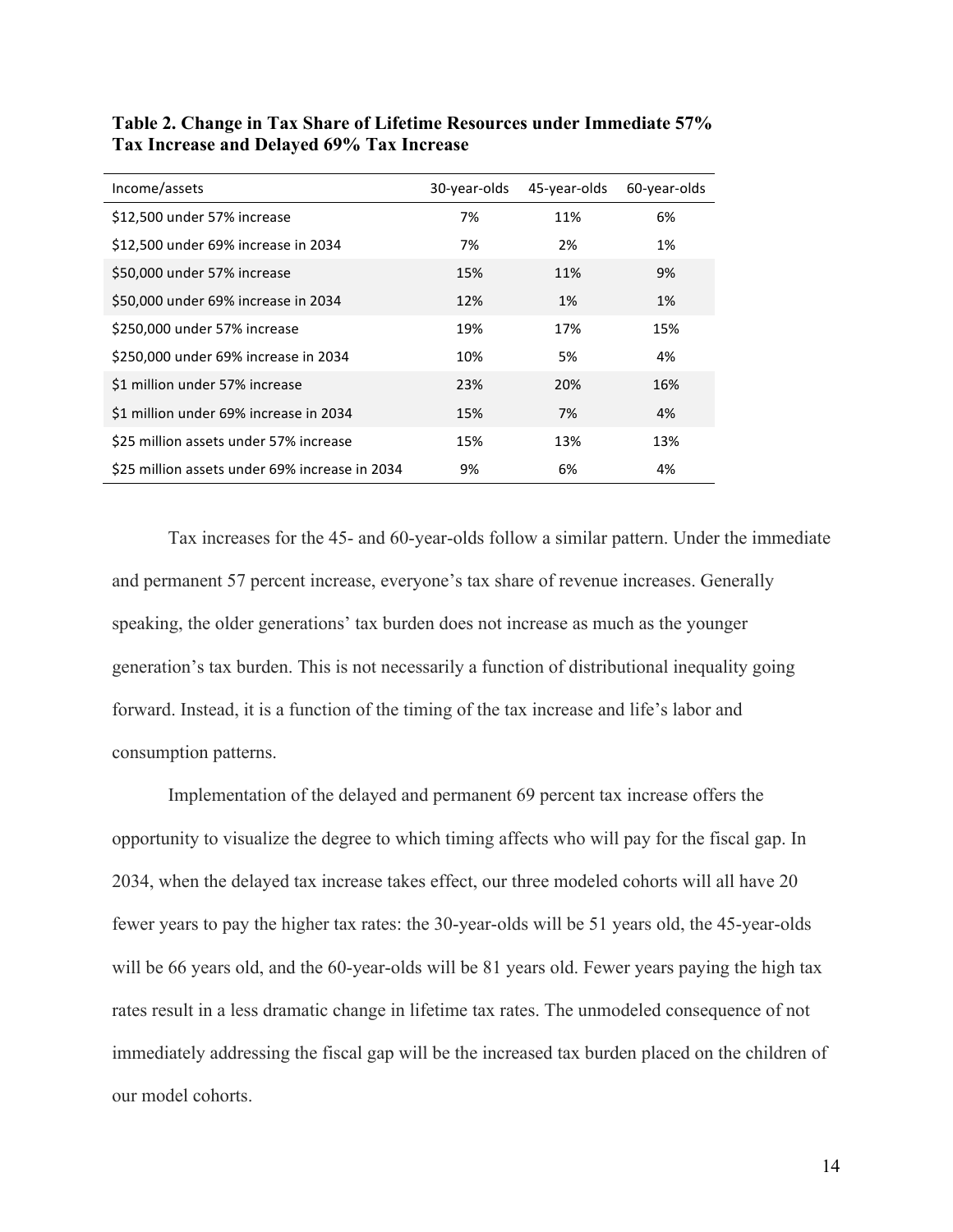Tables 3–5 (pages 20–22) show the present value of total remaining lifetime resources, spending, and taxes (including imputed corporate taxes, income taxes, and FICA taxes). These tables clearly show that higher tax rates mean higher lifetime taxes paid, which also mean lifetime spending must decrease. Even the lowest income brackets that receive subsidies (negative income taxes) are harmed by tax hikes.

Unfortunately, the delayed tax increase is the most likely future scenario for two reasons. First, the fiscal gap is systematically misrepresented by \$197 trillion in popular political culture. This reduces the perceived urgency to act. Second, the numbers presented in table 2 show that, if delay continues, fewer reductions will fall on current voters' lifetime spending ability. The generational effect is exacerbated by the fact that older cohorts have more political power. Beginning in 2034, every subsequent generation will be subject to the 69 percent higher tax rate. The longer Congress waits, the more draconian the tax increase will need to be.

It may seem obvious to some individuals that increasing across-the-board tax rates will increase taxes paid and diminish lifetime spending, negatively impacting individual welfare. However, there is still a popular narrative that increased taxes will solve our fiscal woes without placing an undue burden on taxpayers. In this light, the total dollar figures presented in tables 3–5 are striking. A household with two 30-year-old working parents that makes \$250,000 a year will have almost \$700,000 less to spend, in today's dollars, over the couple's lifetime. Even a family making \$50,000 will have its lifetime spending lowered by more than a full year's salary. These projections help illustrate the tangible effects that the fiscal gap will have on working Americans.

Closing the fiscal gap with tax increases alone may not be politically feasible. But it is still helpful to show what such an extreme proposal would mean for different households in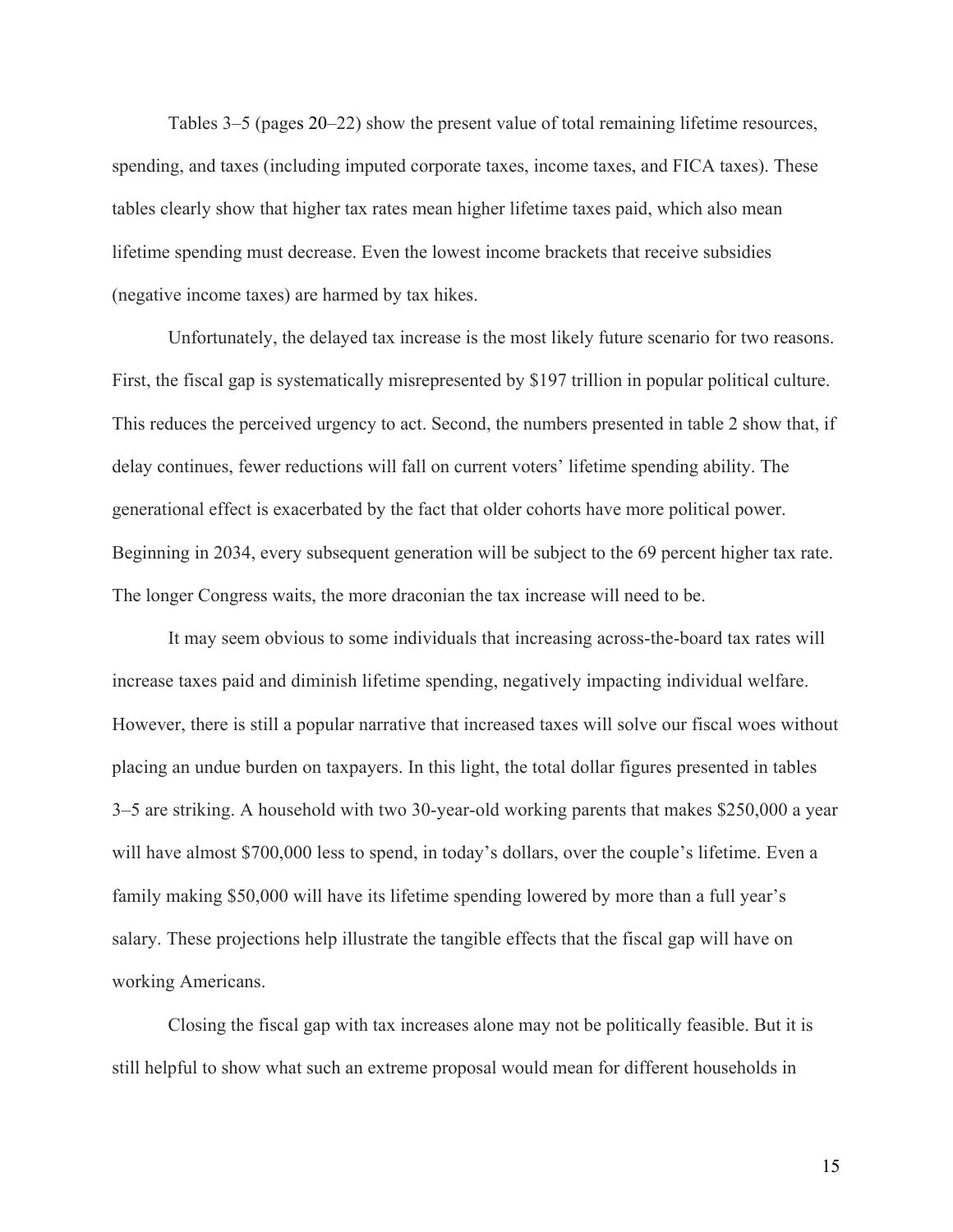different cohorts of different means. This paper models an across-the-board tax increase, ignoring macroeconomic feedback effects on growth. However, it is well established that intergenerational redistribution can have dramatic negative impacts on an economy's economic transition.<sup>11</sup> Such general equilibrium feedback effects would make requisite tax hikes higher, even if not much higher than those considered here. They also may render tax hikes, by themselves, unable to close the fiscal gap.

# **Conclusion**

The US government has spent decades "taxing" current generations while also writing them huge IOUs for future benefits. Today, the fiscal gap separating spending commitments and the taxes projected to cover these commitments is immense. The burden on the individuals left to pick up the tab grows larger with each passing year of congressional and presidential inaction.

This paper examines the impact of both immediate and delayed tax hikes that would smoothly close the fiscal gap on five stylized households in three different cohorts. Raising the federal tax rate on all households, and all age and resource levels, increases each family's lifetime tax rate and decreases its lifetime spending. The results show that delaying the tax increase lowers the burden on those now alive, particularly the elderly. But this delay just shifts a larger burden onto unrepresented future generations.

This general point is well known. This paper further shows that uniform tax increases will raise lifetime tax rates of American households to very different degrees depending on their ages, levels of resources, and composition of resources as between future labor earnings and assets.

<sup>&</sup>lt;sup>11</sup> See Auerbach and Kotlikoff (1987) for a full discussion of the dynamic effects of fiscal policy on capital formation, economic growth, and intergenerational equity.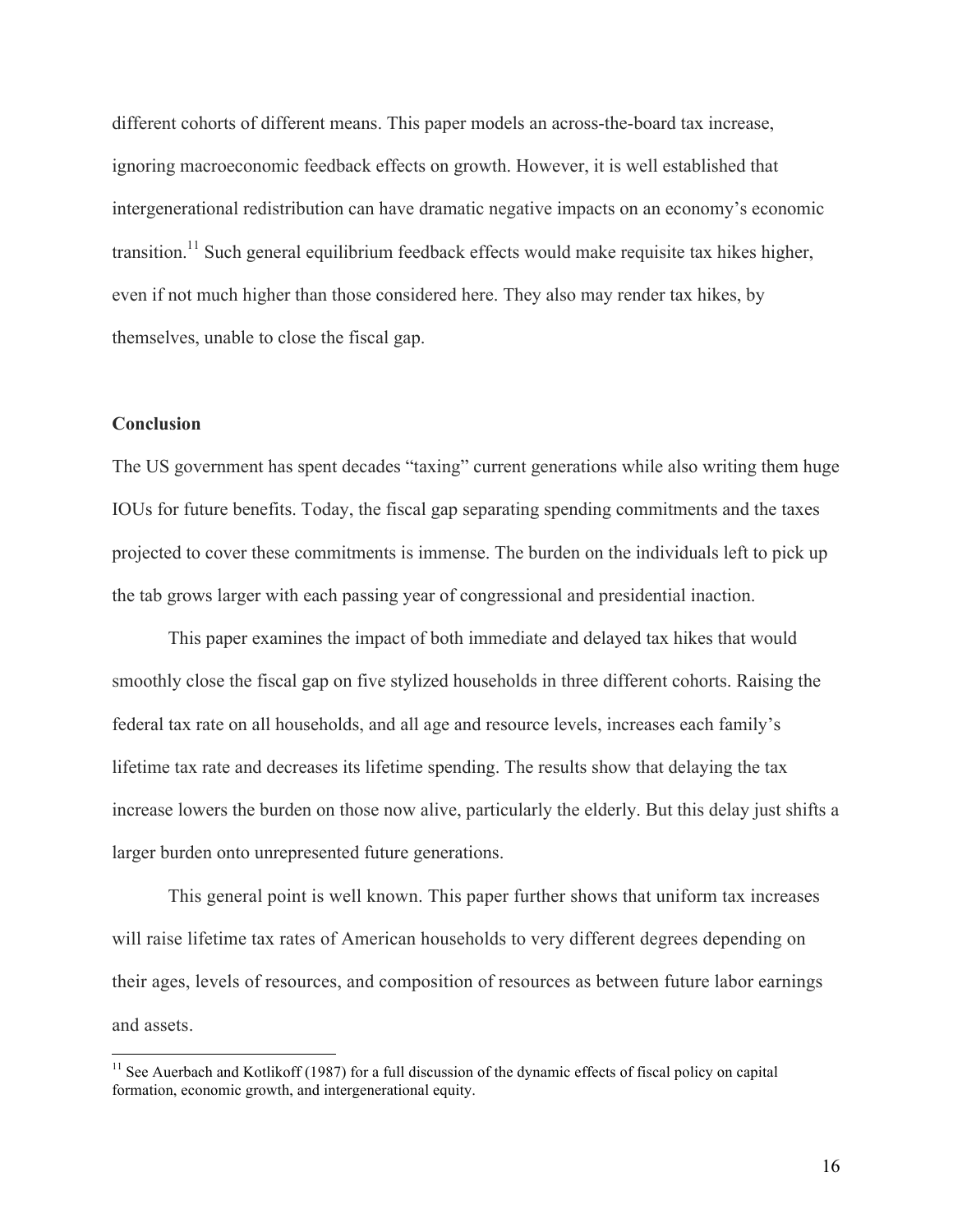If the fiscal gap was closed immediately with tax increases, working households earning \$1 million a year would see their average remaining lifetime tax rate rise by 23 percentage points, if they are 30 years old; by 20 percentage points, if they are 45 years old; and by 16 percentage points, if they are 60 years old. For working households earning just \$12,500 a year, the comparable increases are 7 percentage points, 11 percentage points, and 6 percentage points. Waiting to close the gap will result in even higher taxes.

Taxes are not the only way to close the fiscal gap. In reality, it will take some combination of both tax increases and spending cuts to address the burgeoning debt. Some examples of workable policy prescriptions can be found at [www.thepurpleplans.org](http://www.thepurpleplans.org/). The Purple Plans provide examples of different ways to eliminate the fiscal gap, while stimulating economic growth and lessening the economic fallout of physical readjustment.

No adjustment that sufficiently addresses the fiscal gap will be small. Even a 6 percent tax hike could materially reduce a household's welfare. Furthermore, the figures in this study, which assume an immediate and permanent 57 percent increase in all federal taxes, would be larger still if the tax adjustment is deferred.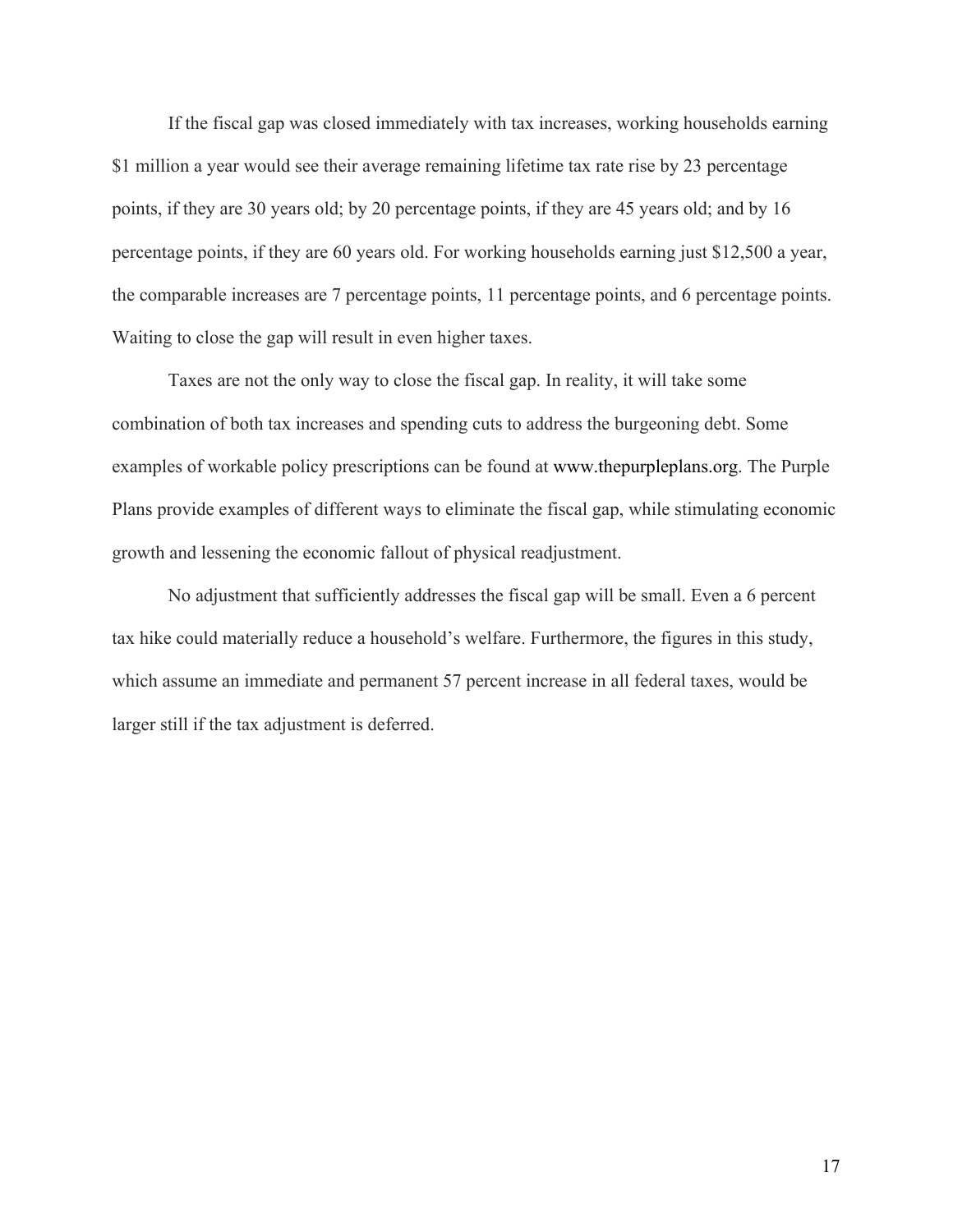# **References**

- *The 2014 Long-Term Budget Outlook*. Congressional Budget Office, July 2014. [https://www.cbo](https://www.cbo.gov/publication/45471) [.gov/publication/45471](https://www.cbo.gov/publication/45471).
- Auerbach, Alan J., and Laurence J. Kotlikoff. 1987. *Dynamic Fiscal Policy*. Cambridge, New York: Cambridge University Press. Available at [http://www.kotlikoff.net/sites/default](http://www.kotlikoff.net/sites/default/files/Dynamic%20Fiscal%20Policy_1.pdf) [/files/Dynamic%20Fiscal%20Policy\\_1.pdf.](http://www.kotlikoff.net/sites/default/files/Dynamic%20Fiscal%20Policy_1.pdf)
- Bilicka, Katarzyna, and Michael Devereux. 2012. *CBT Corporate Tax Ranking, 2012*. Oxford University Centre for Business Taxation. [http://www.sbs.ox.ac.uk/sites/default/files](http://www.sbs.ox.ac.uk/sites/default/files/Business_Taxation/Docs/Publications/Reports/cbt-tax-ranking-2012.pdf) [/Business\\_Taxation/Docs/Publications/Reports/cbt-tax-ranking-2012.pdf.](http://www.sbs.ox.ac.uk/sites/default/files/Business_Taxation/Docs/Publications/Reports/cbt-tax-ranking-2012.pdf)
- *The Distribution of Household Income and Federal Taxes, 2011*. Congressional Budget Office, November 2014. [http://www.cbo.gov/publication/49440.](http://www.cbo.gov/publication/49440)
- Green, Jerry, and Laurence J. Kotlikoff. 2006. *On the General Relativity of Fiscal Language*. Working Paper No. 12344. National Bureau of Economic Research. [http://www.nber.org](http://www.nber.org/papers/w12344) [/papers/w12344.](http://www.nber.org/papers/w12344)
- Kotlikoff, Laurence. 2013. *Assessing Fiscal Sustainability*. Mercatus Research. Mercatus Center at George Mason University. [http://mercatus.org/sites/default/files/Kotlikoff\\_Fiscal](http://mercatus.org/sites/default/files/Kotlikoff_FiscalSustainability_v2.pdf) Sustainability v2.pdf.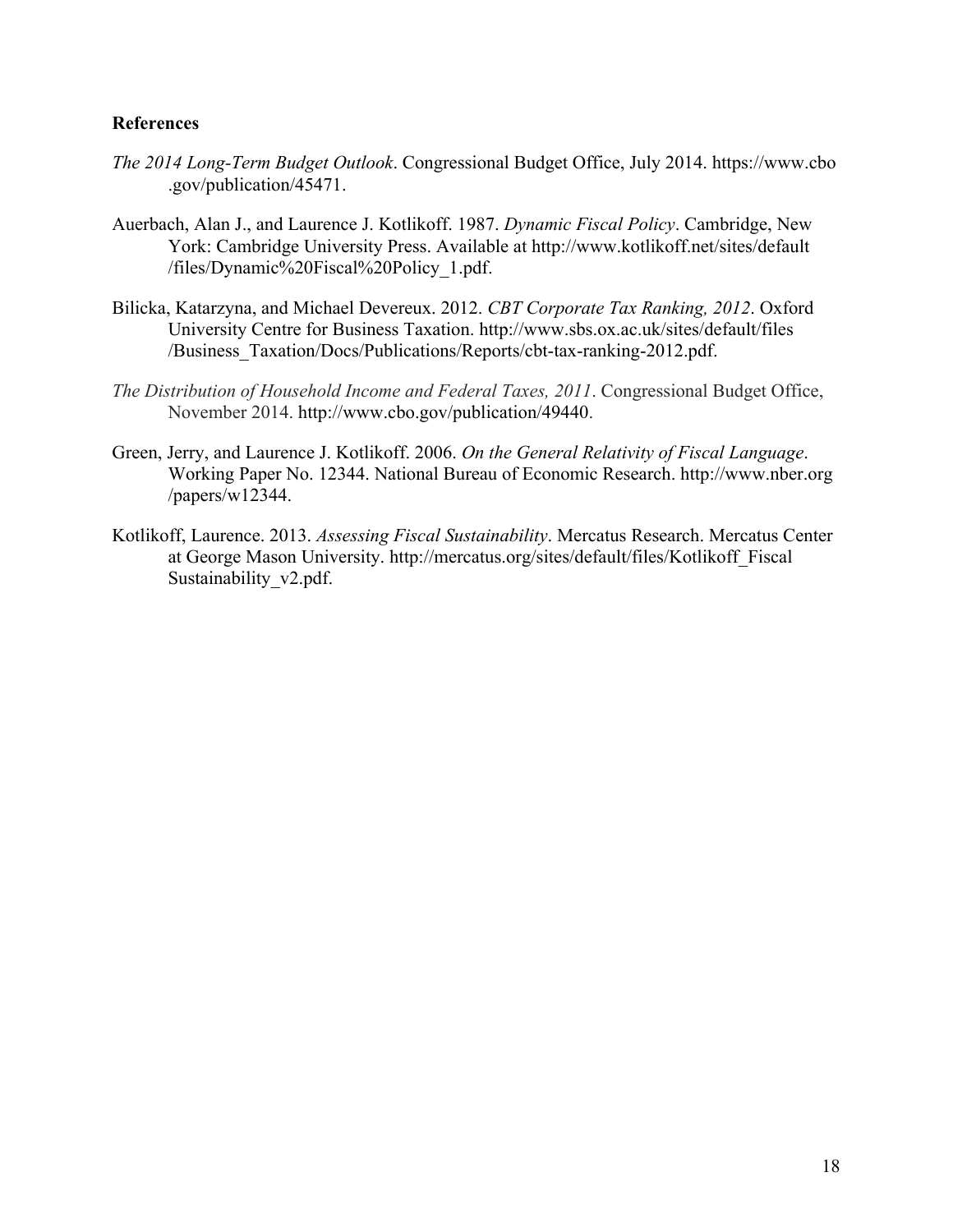Figure 1. Total Taxes as a Percentage of Resources for All 45 Cases **Figure 1. Total Taxes as a Percentage of Resources for All 45 Cases**

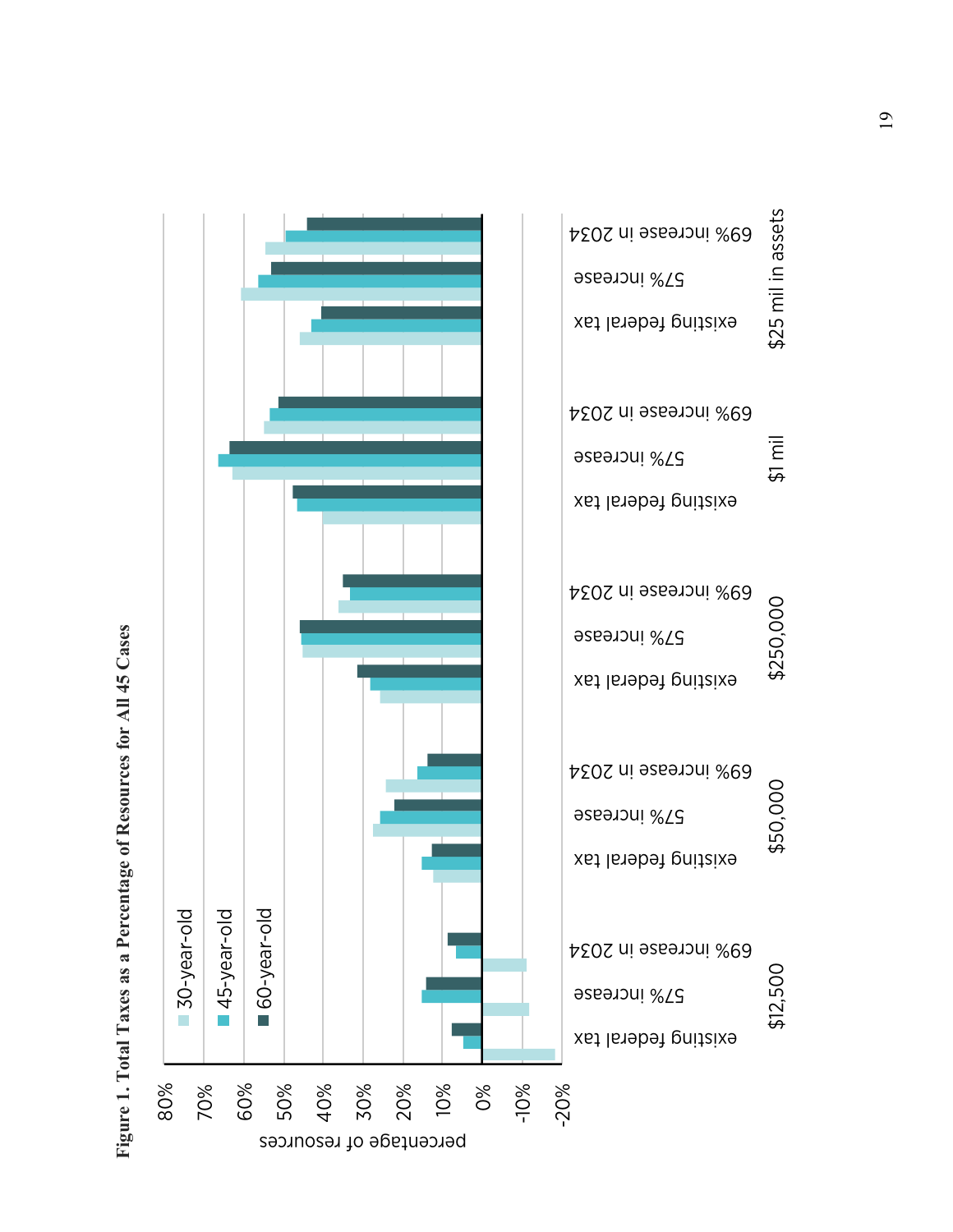Table 3.30-Year-Old Married Couple **Table 3. 30-Year-Old Married Couple**

| Income                    | Tax rate             | resources<br>Total | Total spending | Total FICA<br>taxes | income taxes<br>Federal | persona<br>taxes<br>Total | corporate<br>Imputed<br>taxes | Total taxes  | Total taxes<br>resources |
|---------------------------|----------------------|--------------------|----------------|---------------------|-------------------------|---------------------------|-------------------------------|--------------|--------------------------|
|                           | existing federal tax | \$196,066          | \$232,242      | \$24,403            | -\$62,009               | -\$37,606                 | \$1,430                       | -\$36,176    | $-18.5%$                 |
| \$12,500                  | 57% increase         | \$207,476          | \$231,796      | \$60,140            | $-597,350$              | $-537,201$                | \$12,881                      | $-524,320$   | $-11.7%$                 |
|                           | 69% increase in 2034 | \$195,478          | \$217,482      | \$33,133            | $-562,836$              | $-529,701$                | \$7,697                       | $-522,004$   | $-11.3%$                 |
|                           | existing federal tax | \$769,637          | \$675,580      | \$97,610            | \$987                   | \$98,594                  | $-54,537$                     | \$94,057     | 12.2%                    |
| \$50,000                  | 57% increase         | \$842,792          | \$612,342      | \$240,585           | \$450                   | \$241,035                 | $-510,585$                    | \$230,450    | 27.3%                    |
|                           | 69% increase in 2034 | \$850,841          | \$645,435      | \$132,536           | \$4,813                 | \$203,614                 | \$1,792                       | \$205,406    | 24.1%                    |
|                           | existing federal tax | \$3,764,254        | \$2,796,245    | \$346,728           | \$553,764               | \$900,493                 | \$67,516                      | \$968,009    | 25.7%                    |
| \$250,000                 | 57% increase         | \$4,007,741        | \$2,200,936    | \$855,058           | \$852,722               | \$1,707,780               | \$99,025                      | \$1,806,805  | 45.1%                    |
|                           | 69% increase in 2034 | \$3,799,753        | \$2,424,990    | \$506,698           | \$683,702               | \$1,190,400               | \$184,363                     | \$1,374,763  | 36.2%                    |
|                           | existing federal tax | \$14,083,003       | \$8,414,605    | \$908,679           | \$4,348,852             | \$5,257,527               | \$410,871                     | \$5,668,398  | 40.2%                    |
| \$1 million               | 57% increase         | \$14,656,130       | \$5,422,706    | \$2,108,759         | \$6,634,189             | \$8,742,948               | \$490,476                     | \$9,233,424  | 63.0%                    |
|                           | 69% increase in 2034 | \$14,058,059       | 5,319,883<br>ū | \$1,355,230         | \$5,333,622             | \$6,688,853               | \$1,049,323                   | \$7,738,176  | 55.0%                    |
|                           | existing federal tax | \$23,321,224       | \$12,643,413   | \$1,345,074         | \$4,186,893             | \$5,531,966               | \$5,145,845                   | \$10,677,811 | 45.8%                    |
| \$25 million in<br>assets | 57% increase         | \$22,244,853       | \$8,744,093    | \$1,470,784         | \$4,553,960             | \$6,024,742               | \$7,476,018                   | \$13,500,760 | 60.7%                    |
|                           | 69% increase in 2034 | \$22,915,303       | \$10,460,194   | \$1,517,801         | \$4,671,972             | \$6,189,772               | \$6,265,337                   | \$12,455,109 | 54.4%                    |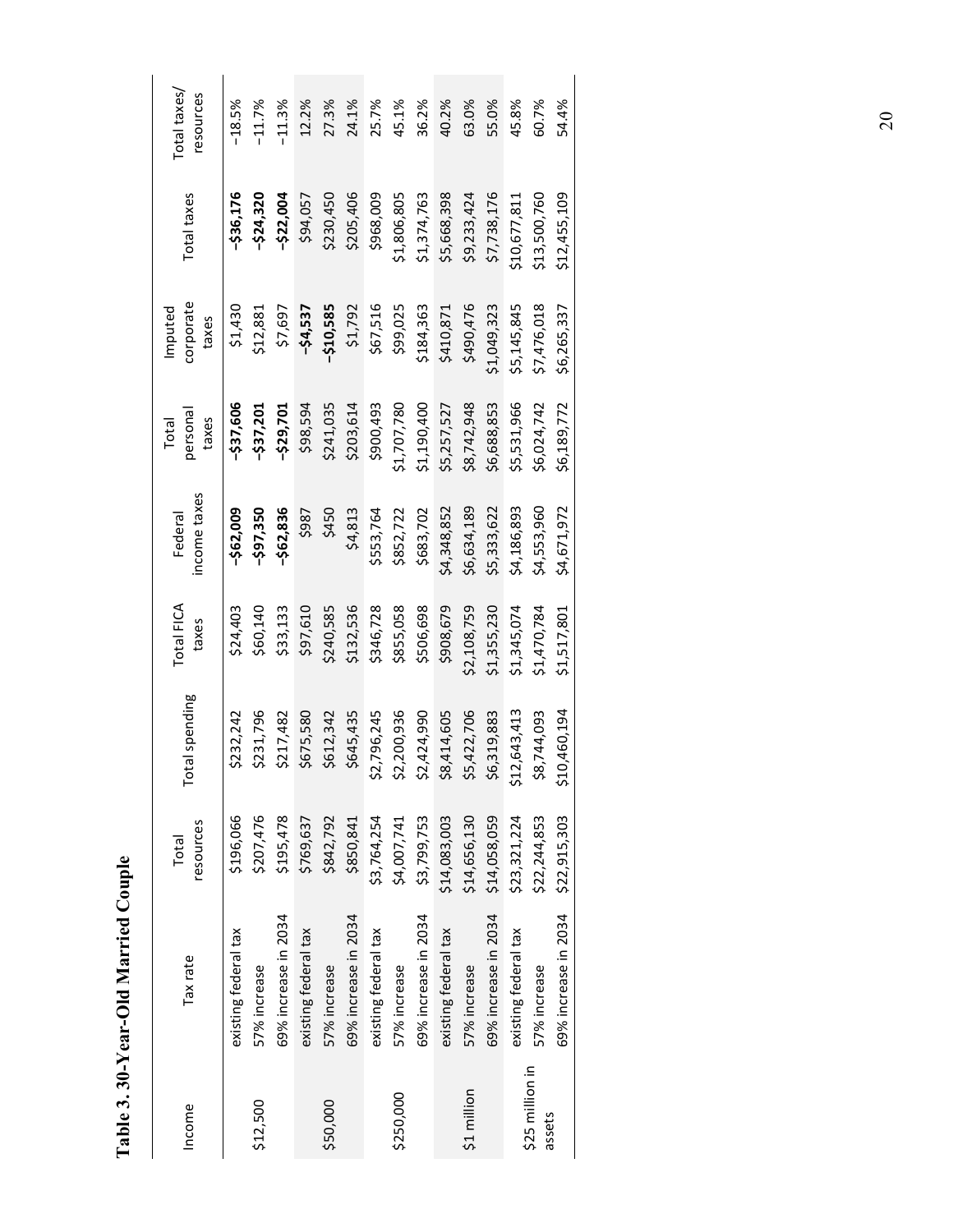Table 4. 45-Year-Old Married Couple **Table 4. 45-Year-Old Married Couple**

| Income                    | Tax rate             | resources<br>Total | spending<br>Total | Total FICA<br>taxes | income<br>Federal<br>taxes | persona<br>taxes<br>Total | corporate<br>Imputed<br>taxes | Total taxes | Total taxes<br>resources |
|---------------------------|----------------------|--------------------|-------------------|---------------------|----------------------------|---------------------------|-------------------------------|-------------|--------------------------|
|                           | existing federal tax | \$226,609          | \$216,036         | \$20,158            | $-515,083$                 | \$5,075                   | \$5,498                       | \$10,573    | 4.7%                     |
| \$12,500                  | 57% increase         | \$236,742          | \$200,737         | \$49,679            | -\$23,677                  | \$26,003                  | \$10,002                      | \$36,005    | 15.2%                    |
|                           | 69% increase in 2034 | \$223,031          | \$208,317         | \$21,012            | $-515,083$                 | \$5,929                   | \$8,785                       | \$14,714    | 6.6%                     |
|                           | existing federal tax | \$756,991          | \$641,781         | \$80,633            | \$25,264                   | \$105,889                 | \$9,321                       | \$115,210   | 15.2%                    |
| \$50,000                  | 57% increase         | \$784,401          | \$581,925         | \$198,739           | \$38,895                   | \$237,635                 | $-535,159$                    | \$202,476   | 25.8%                    |
|                           | 69% increase in 2034 | \$760,781          | \$635,714         | \$84,048            | \$25,210                   | \$109,249                 | \$15,818                      | \$125,067   | 16.4%                    |
|                           | existing federal tax | \$3,544,584        | \$2,547,258       | \$276,135           | \$550,123                  | \$826,258                 | \$171,068                     | \$997,326   | 28.1%                    |
| \$250,000                 | 57% increase         | \$3,730,997        | \$2,029,417       | \$678,618           | \$822,883                  | \$1,501,503               | \$200,077                     | \$1,701,580 | 45.6%                    |
|                           | 69% increase in 2034 | \$3,510,457        | \$2,345,901       | \$295,810           | \$596,085                  | \$891,896                 | \$272,660                     | \$1,164,556 | 33.2%                    |
|                           | existing federal tax | \$12,671,974       | \$6,779,253       | \$867,166           | \$4,109,615                | \$4,976,778               | \$915,943                     | \$5,892,721 | 46.5%                    |
| \$1 million               | 57% increase         | \$13,100,587       | \$4,383,062       | \$1,806,449         | \$5,918,794                | \$7,725,246               | \$992,279                     | \$8,717,525 | 66.5%                    |
|                           | 69% increase in 2034 | \$12,531,512       | \$5,826,814       | \$964,163           | \$4,402,091                | \$5,366,254               | \$1,338,444                   | \$6,704,698 | 53.5%                    |
|                           | existing federal tax | \$17,570,267       | \$10,019,277      | \$925,218           | \$2,897,129                | \$3,822,34                | \$3,728,642                   | \$7,550,990 | 43.0%                    |
| \$25 million<br>in assets | 57% increase         | \$16,771,112       | \$7,328,410       | \$981,927           | \$3,067,266                | \$4,049,189               | \$5,393,513                   | \$9,442,702 | 56.3%                    |
|                           | 69% increase in 2034 | \$17,311,391       | \$8,753,143       | \$1,014,705         | \$3,154,890                | \$4,169,594               | \$4,388,654                   | \$8,558,248 | 49.4%                    |